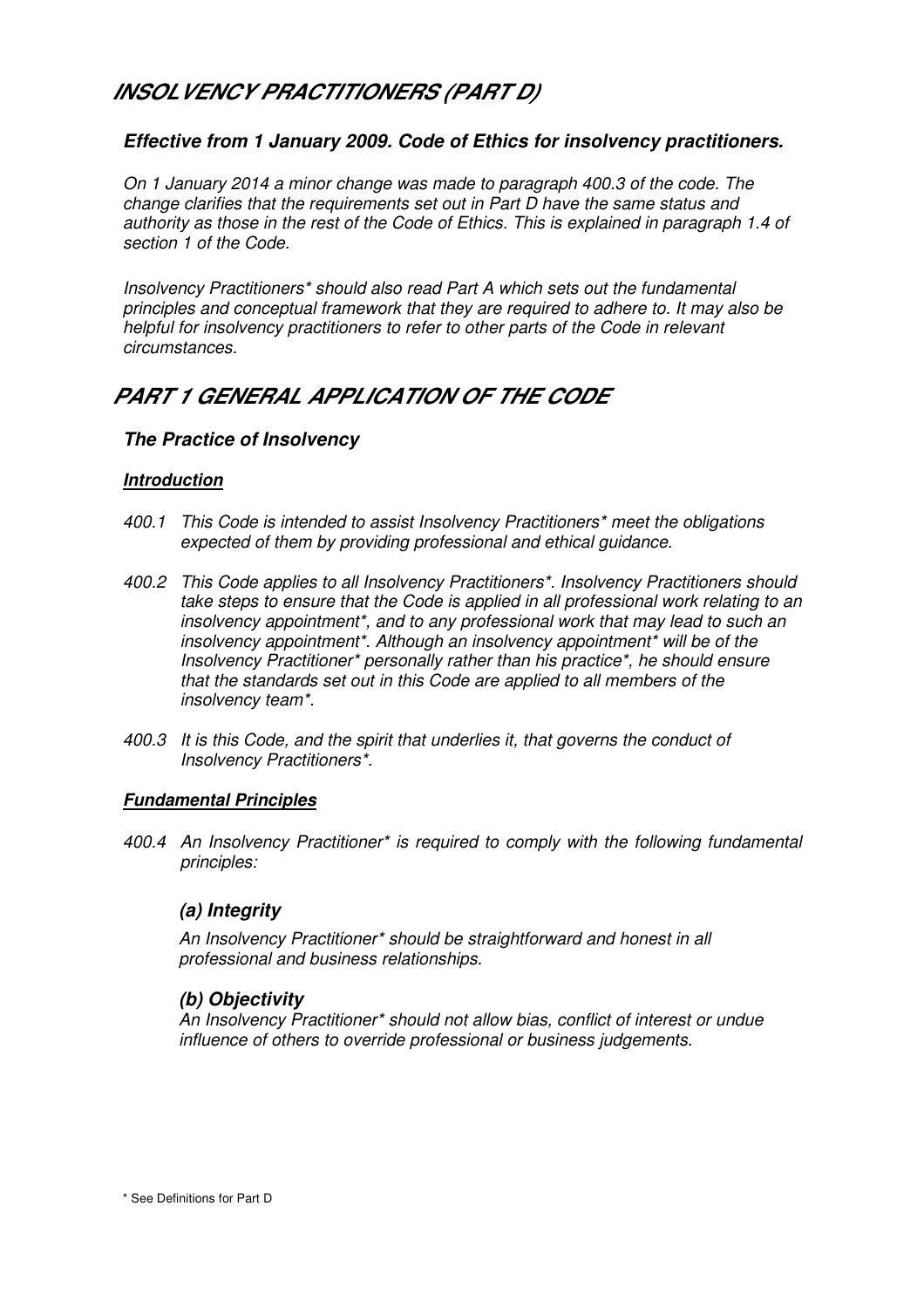## **(c) Professional Competence and Due Care**

An Insolvency Practitioner\* has a continuing duty to maintain professional knowledge and skill at the level required to ensure that a client or employer receives competent professional service based on current developments in practice, legislation and techniques. An Insolvency Practitioner\* should act diligently and in accordance with applicable technical and professional standards when providing professional services.

## **(d) Confidentiality**

An Insolvency Practitioner\* should respect the confidentiality of information acquired as a result of professional and business relationships and should not disclose any such information to third parties without proper and specific authority unless there is a legal or professional right or duty to disclose. Confidential information acquired as a result of professional and business relationships should not be used for the personal advantage of the Insolvency Practitioner\* or third parties.

## **(e) Professional Behaviour**

An Insolvency Practitioner\*should comply with relevant laws and regulations and should avoid any action that discredits the profession. Insolvency Practitioners\* should conduct themselves with courtesy and consideration towards all with whom they come into contact when performing their work.

#### **Framework Approach**

- 400.5 The framework approach is a method which Insolvency Practitioners\* can use to identify actual or potential threats to the fundamental principles and determine whether there are any safeguards that might be available to offset them. The framework approach requires an Insolvency Practitioner\* to:
	- (a) take reasonable steps to identify any threats to compliance with the fundamental principles;
	- (b) evaluate any such threats; and
	- (c) respond in an appropriate manner to those threats.
- 400.6 Throughout this Code there are examples of threats and possible safeguards. These examples are illustrative and should not be considered as exhaustive lists of all relevant threats or safeguards. It is impossible to define every situation that creates a threat to compliance with the fundamental principles or to specify the safeguards that may be available.

#### **Identification of threats to the fundamental principles**

- 400.7 An Insolvency Practitioner\* should take reasonable steps to identify the existence of any threats to compliance with the fundamental principles which arise during the course of his professional work.
- 400.8 An Insolvency Practitioner\* should take particular care to identify the existence of threats which exist prior to or at the time of taking an insolvency appointment\* or which, at that stage, it may reasonably be expected might arise during the course of such an insolvency appointment\*. Sections insolvency appointments and

<sup>\*</sup> See Definitions for Part D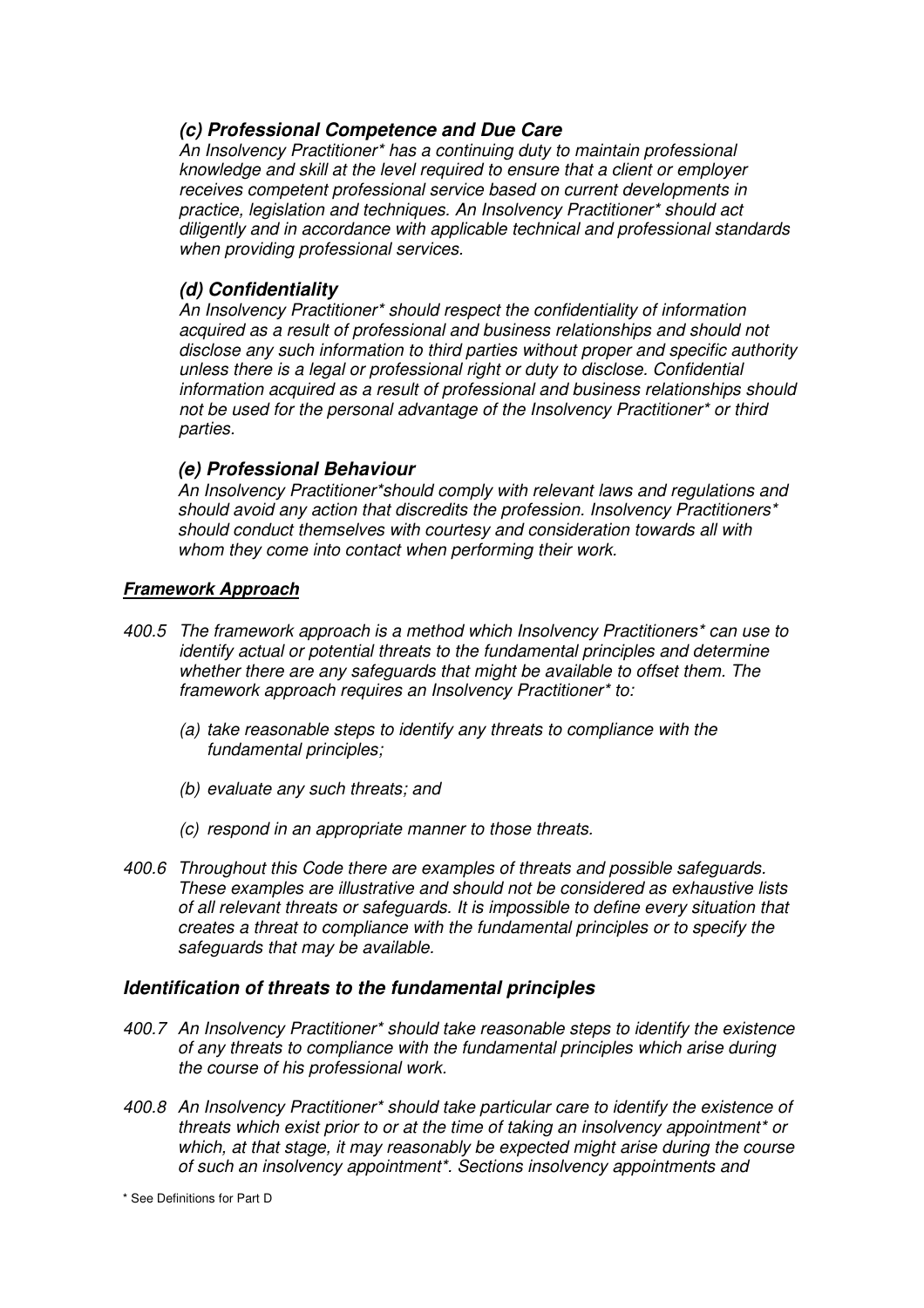professional and personal relationships below contain particular factors an Insolvency Practitioner\* should take into account when deciding whether to accept an insolvency appointment\*.

- 400.9 In identifying the existence of any threats, an Insolvency Practitioner\* should have regard to relationships whereby the practice\* is held out as being part of a national or an international association.
- 400.10 Many threats fall into one or more of five categories:
	- (a) **Self-interest threats**: which may occur as a result of the financial or other interests of a practice\* or an Insolvency Practitioner\* or of a close or immediate family\* member of an individual within the practice\*:
	- (b) **Self-review threats**: which may occur when a previous judgement made by an individual within the practice\* needs to be re-evaluated by the Insolvency Practitioner\*;
	- (c) **Advocacy threats**: which may occur when an individual within the practice\* promotes a position or opinion to the point that subsequent objectivity may be compromised;
	- (d) **Familiarity threats**: which may occur when, because of a close relationship, an individual within the practice\* becomes too sympathetic or antagonistic to the interests of others; and
	- (e) **Intimidation threats**: which may occur when an Insolvency Practitioner\* may be deterred from acting objectively by threats, actual or perceived.
- 400.11 The following paragraphs give examples of the possible threats that an Insolvency Practitioner\* may face.
- 400.12 Examples of circumstances that may create self-interest threats for an Insolvency Practitioner\* include:
	- (a) An individual within the practice\* having an interest in a creditor or potential creditor with a claim which requires subjective adjudication.
	- (b) Concern about the possibility of damaging a business relationship.
	- (c) Concerns about potential future employment.

400.13 Examples of circumstances that may create self-review threats include:

- (a) The acceptance of an insolvency appointment<sup>\*</sup> in respect of an entity<sup>\*</sup> where an individual within the practice\* has recently been employed by or seconded to that entity\*.
- (b) An Insolvency Practitioner\* or the practice\* has carried out professional work of any description, including sequential insolvency appointments\*, for that entity\*.

Such self-review threats may diminish over the passage of time.

\* See Definitions for Part D 400.14 Examples of circumstances that may create advocacy threats include: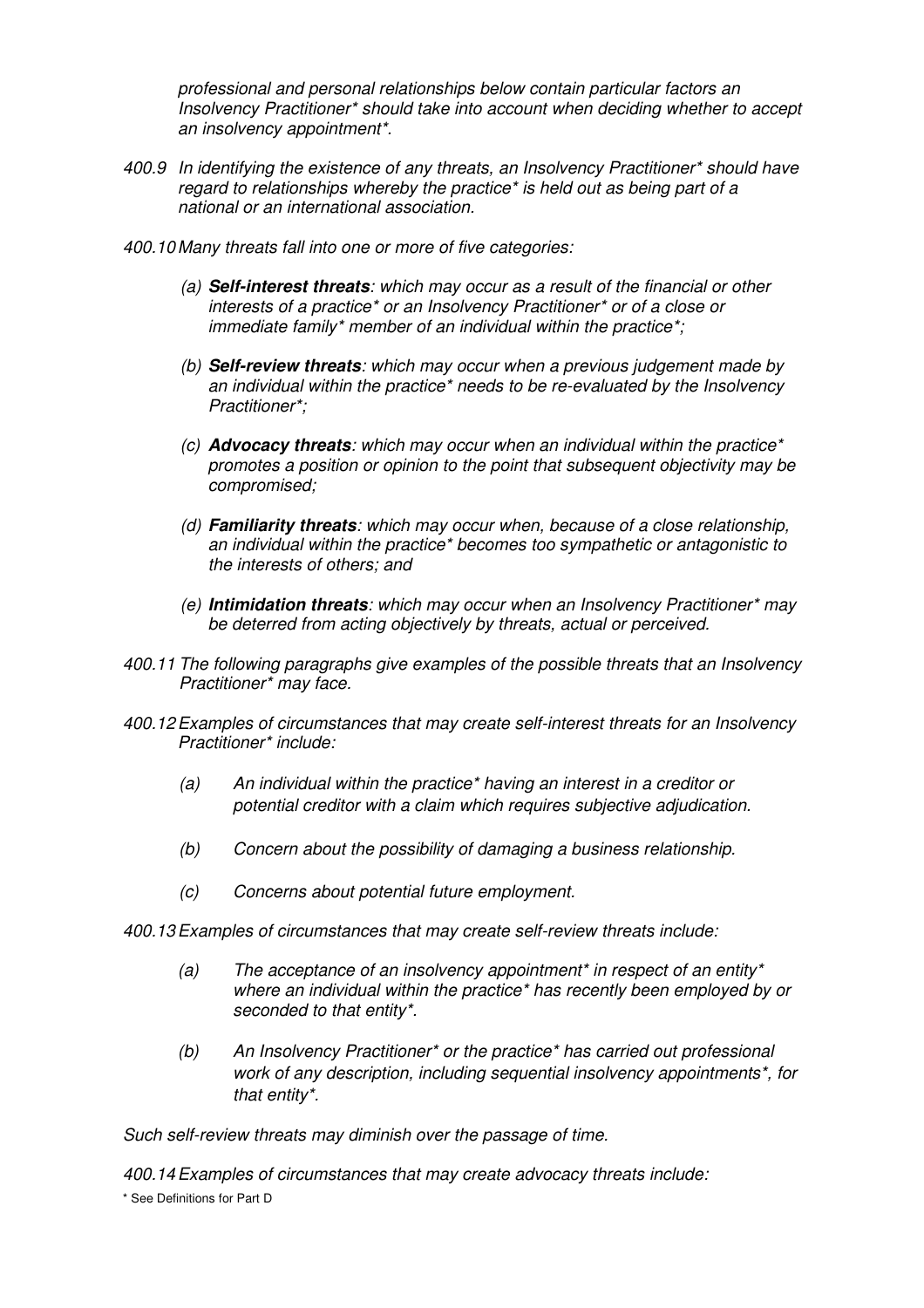- (a) Acting in an advisory capacity for a creditor of an entity\*.
- (b) Acting as an advocate for a client in litigation or dispute with an entity\*.

400.15 Examples of circumstances that may create familiarity threats include:

- (a) An individual within the practice\* having a close relationship with any individual having a financial interest in the insolvent entity\*.
- (b) An individual within the practice\* having a close relationship with a potential purchaser of an insolvent's assets and/or business.

In this regard a close relationship includes both a close professional relationship and a close personal relationship.

400.16 Examples of circumstances that may create intimidation threats include:

- (a) The threat of dismissal or replacement being used to :
	- (i) Apply pressure not to follow regulations, this Code, any other applicable code, technical or professional standards.
	- (ii) Exert influence over an insolvency appointment\* where the Insolvency Practitioner<sup>\*</sup> is an employee rather than a principal<sup>\*</sup> of the practice.
- (b) Being threatened with litigation.
- (c) The threat of a complaint being made to the Insolvency Practitioner\*'s authorising body\*.

## **Evaluation of threats**

- 400.17 An Insolvency Practitioner\* should take reasonable steps to evaluate any threats to compliance with the fundamental principles that he has identified.
- 400.18 In particular, an Insolvency Practitioner\* should consider what a reasonable and informed third party, having knowledge of all relevant information, including the significance of the threat, would conclude to be acceptable.

## **Possible Safeguards**

400.19 Having identified and evaluated a threat to the fundamental principles an Insolvency Practitioner\* should consider whether there any safeguards that may be available to reduce the threat to an acceptable level. The relevant safeguards will vary depending on the circumstances. Generally safeguards fall into two broad categories. Firstly, safeguards created by the profession, legislation or regulation. Secondly, safeguards in the work environment. In the insolvency context safeguards in the work environment can include safeguards specific to an insolvency appointment\*. These are considered in section insolvency appointments below. In addition, safeguards can be introduced across the practice. These safeguards seek to create a work environment in which threats are identified and the introduction of appropriate safeguards is encouraged. Some examples include:

\* See Definitions for Part D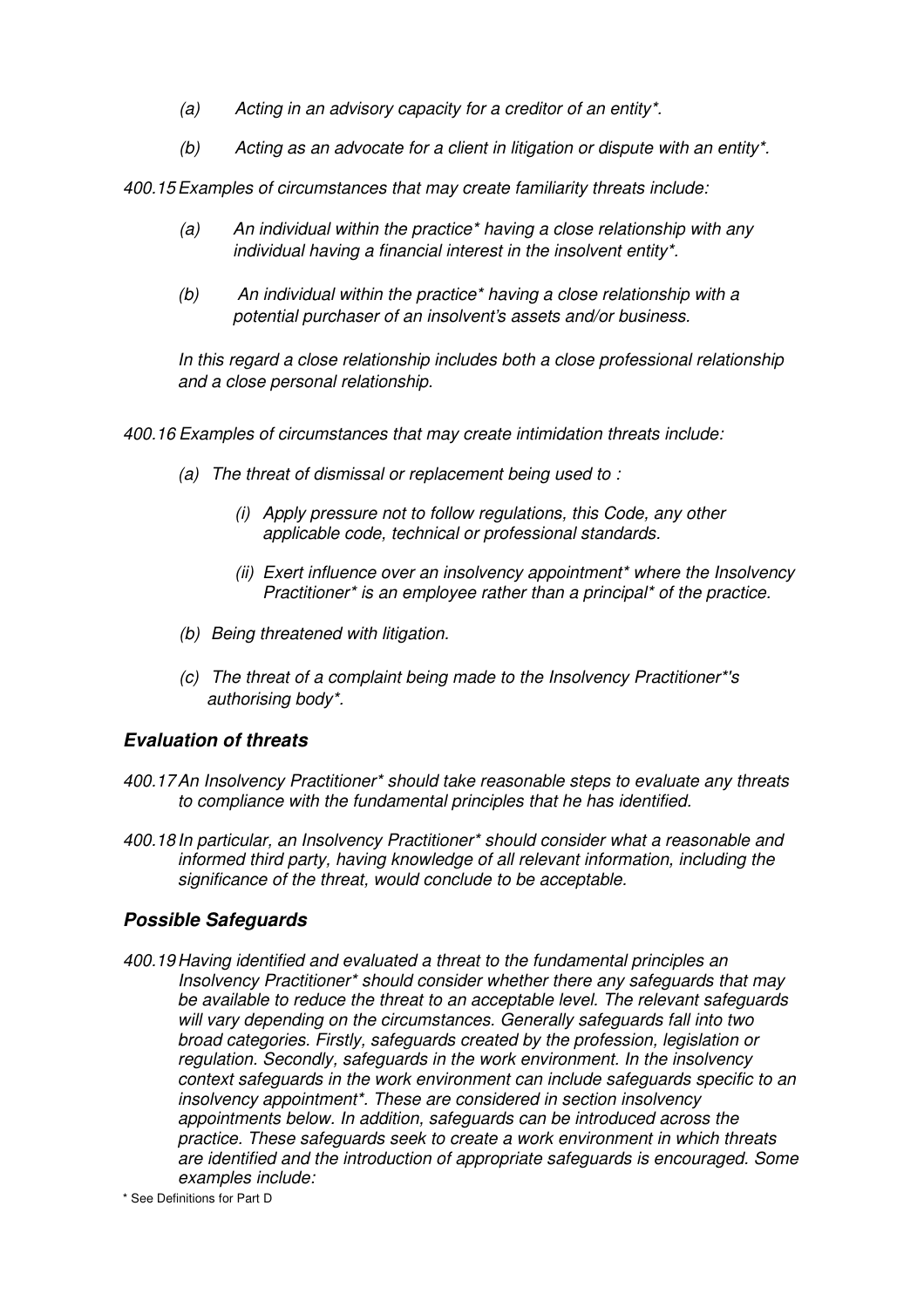- (a) Leadership that stresses the importance of compliance with the fundamental principles.
- (b) Policies and procedures to implement and monitor quality control of engagements.
- (c) Documented policies regarding the identification of threats to compliance with the fundamental principles, the evaluation of the significance of these threats and the identification and the application of safeguards to eliminate or reduce the threats, other than those that are trivial, to an acceptable level.
- (d) Documented internal policies and procedures requiring compliance with the fundamental principles.
- (e) Policies and procedures to consider the fundamental principles of this Code before the acceptance of an insolvency appointment\*.
- (f) Policies and procedures regarding the identification of interests or relationships between individuals within the practice\* and third parties.
- (g) Policies and procedures to prohibit individuals who are not members of the insolvency team\* from inappropriately influencing the outcome of an insolvency appointment\*.
- (h) Timely communication of a practice's\* policies and procedures, including any changes to them, to all individuals within the practice\*, and appropriate training and education on such policies and procedures.
- (i) Designating a member of senior management to be responsible for overseeing the adequate functioning of the safeguarding system.
- (j) A disciplinary mechanism to promote compliance with policies and procedures.
- (k) Published policies and procedures to encourage and empower individuals within the practice\* to communicate to senior levels within the practice and/or the Insolvency Practitioner\* any issue relating to compliance with the fundamental principles that concerns them.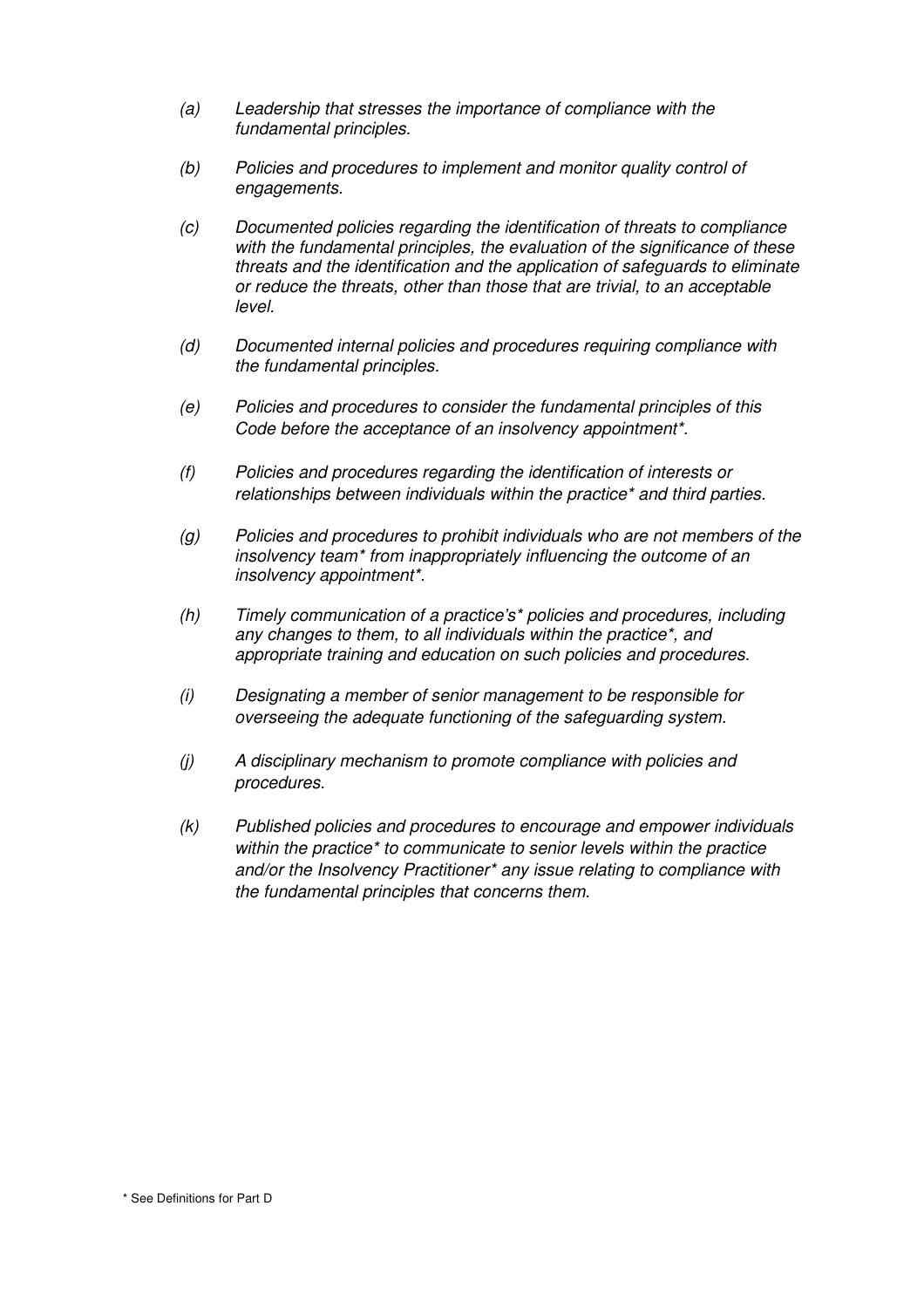# **PART 2 SPECIFIC APPLICATION OF THE CODE**

### **Insolvency Appointments**

- 400.20 The practice of insolvency is principally governed by statute and secondary legislation and in many cases is subject ultimately to the control of the Court. Where circumstances are dealt with by statute or secondary legislation, an Insolvency Practitioner\* must comply with such provisions. An Insolvency Practitioner\* must also comply with any relevant judicial authority relating to his conduct and any directions given by the Court.
- 400.21 An Insolvency Practitioner\* should act in a manner appropriate to his position as an officer of the Court (where applicable) and in accordance with any quasijudicial, fiduciary or other duties that he may be under.
- 400.22 Before agreeing to accept any insolvency appointment\* (including a joint appointment), an Insolvency Practitioner\* should consider whether acceptance would create any threats to compliance with the fundamental principles. Of particular importance will be any threats to the fundamental principle of objectivity created by conflicts of interest or by any significant professional or personal relationships. These are considered in more detail below.
- 400.23 In considering whether objectivity or integrity may be threatened, an Insolvency Practitioner\* should identify and evaluate any professional or personal relationship (see section dealing with the assets of an entity\* below) which may affect compliance with the fundamental principles. The appropriate response to the threats arising from any such relationships should then be considered, together with the introduction of any possible safeguards.
- 400.24 Generally, it will be inappropriate for an Insolvency Practitioner\* to accept an insolvency appointment\* where a threat to the fundamental principles exists or may reasonably be expected might arise during the course of the insolvency appointment\* unless:
	- (a) disclosure is made, prior to the insolvency appointment\*, of the existence of such a threat to the Court or to the creditors on whose behalf the Insolvency Practitioner\* would be appointed to act and no objection is made to the Insolvency Practitioner\* being appointed; and
	- (b) safeguards are or will be available to eliminate or reduce that threat to an acceptable level. If the threat is other than trivial, safeguards should be considered and applied as necessary to reduce them to an acceptable level, where possible.

400.25 The following safeguards may be considered:

- (a) Involving and/or consulting another Insolvency Practitioner\* from within the practice\* to review the work done.
- (b) Consulting an independent third party, such as a committee of creditors, an authorising body\* or another Insolvency Practitioner\*.
- (c) Involving another Insolvency Practitioner\* to perform part of the work, which may include another Insolvency Practitioner\* taking a joint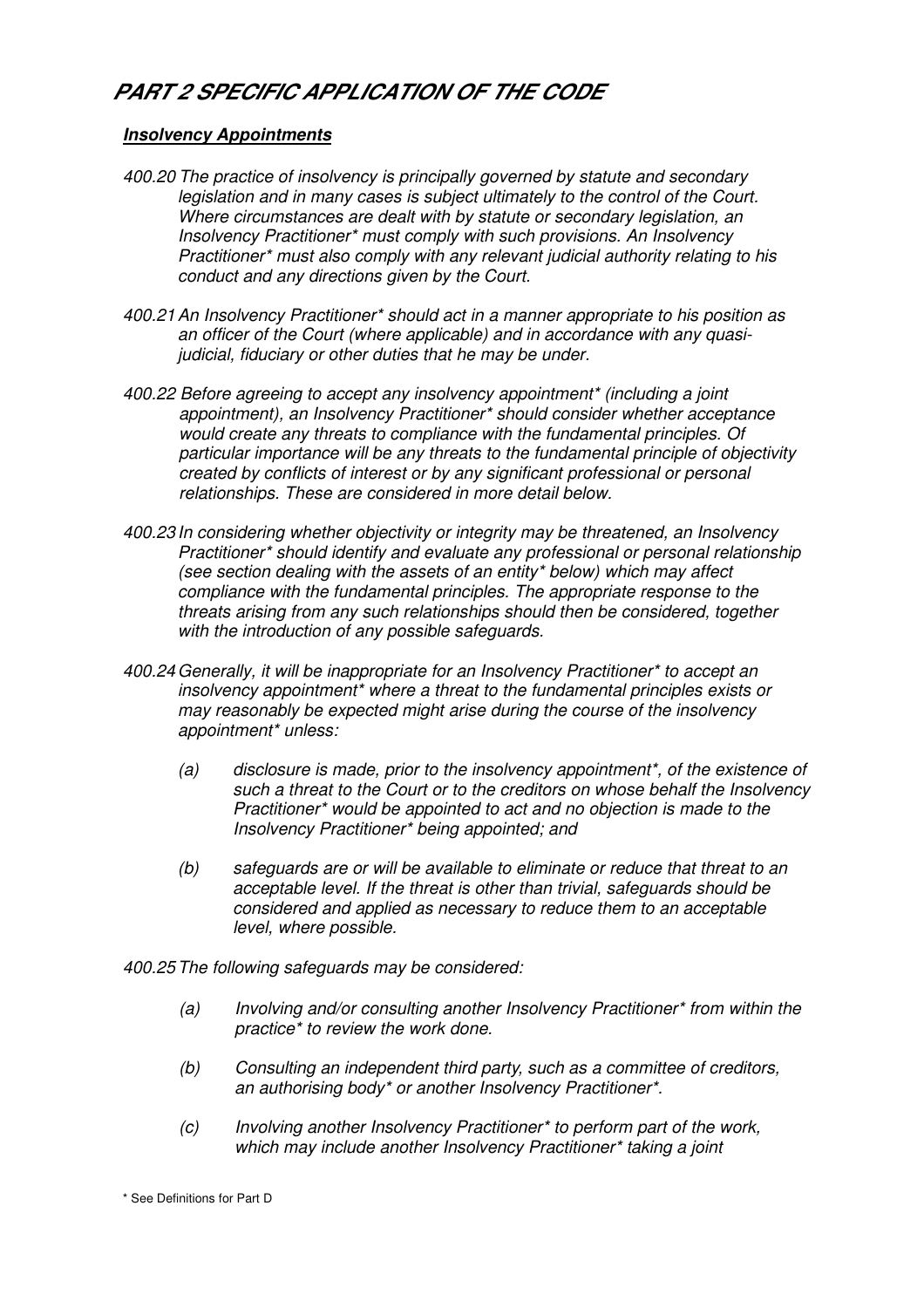appointment where the conflict arises during the course of the insolvency appointment\*.

- (d) Obtaining legal advice from a solicitor or barrister with appropriate experience and expertise.
- (e) Changing the members of the insolvency team\*.
- (f) The use of separate Insolvency Practitioners\* and/or staff.
- (g) Procedures to prevent access to information by the use of information barriers (e.g. strict physical separation of such teams, confidential and secure data filing).
- (h) Clear guidelines for individuals within the practice\* on issues of security and confidentiality.
- (i) The use of confidentiality agreements signed by individuals within the practice\*.
- (j) Regular review of the application of safeguards by a senior individual within the practice<sup>\*</sup> not involved with the insolvency appointment<sup>\*</sup>.
- (k) Terminating the financial or business relationship that gives rise to the threat.
- (l) Seeking directions from the court.
- 400.26 As regards joint appointments, where an Insolvency Practitioner\* is specifically precluded by this Code from accepting an insolvency appointment\* as an individual, a joint appointment will not be an appropriate safeguard and will not make accepting the insolvency appointment\* appropriate.
- 400.27 In deciding whether to take an insolvency appointment\* in circumstances where a threat to the fundamental principles has been identified, the Insolvency Practitioner\* should consider whether the interests of those on whose behalf he would be appointed to act would best be served by the appointment of another Insolvency Practitioner\* who did not face the same threat and, if so, whether any such appropriately qualified and experienced other Insolvency Practitioner\* is likely to be available to be appointed.
- 400.28 An Insolvency Practitioner\* will encounter situations where no safeguards can reduce a threat to an acceptable level. Where this is the case, an Insolvency Practitioner\* should conclude that it is not appropriate to accept an insolvency appointment\*.
- 400.29 Following acceptance, any threats should continue to be kept under appropriate review and an Insolvency Practitioner\* should be mindful that other threats may come to light or arise. There may be occasions when the Insolvency Practitioner\* is no longer in compliance with this Code because of changed circumstances or something which has been inadvertently overlooked. This would generally not be an issue provided the Insolvency Practitioner\* has appropriate quality control policies and procedures in place to deal with such matters and, once discovered, the matter is corrected promptly and any necessary safeguards are applied**.** In deciding whether to continue an insolvency appointment\* the Insolvency Practitioner\* may take into account the wishes of the creditors, who after full

<sup>\*</sup> See Definitions for Part D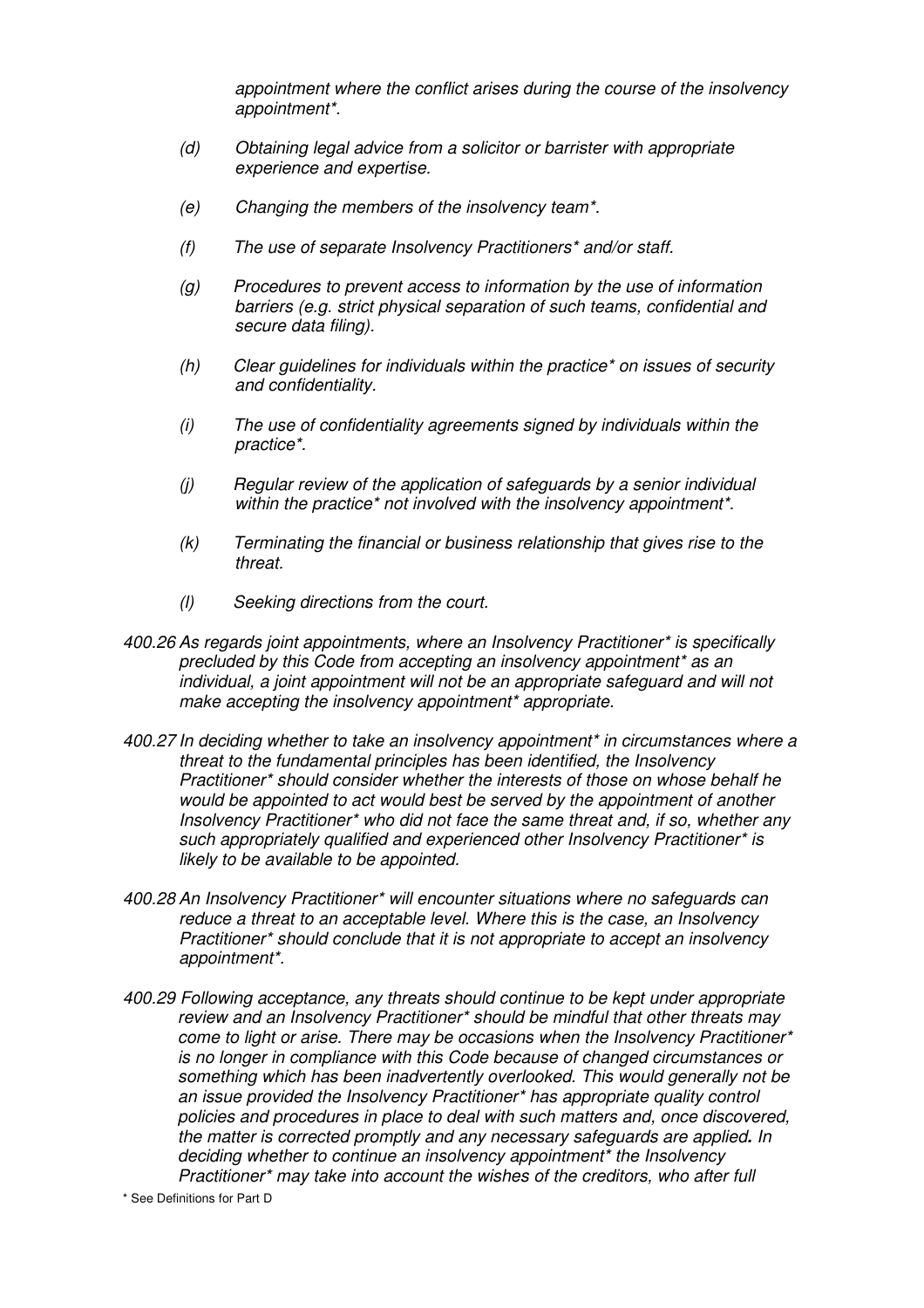disclosure has been made have the right to retain or replace the Insolvency Practitioner\*.

400.30 In all cases an Insolvency Practitioner\* will need to exercise his judgment to determine how best to deal with an identified threat. In exercising his judgment, an Insolvency Practitioner\* should consider what a reasonable and informed third party, having knowledge of all relevant information, including the significance of the threat and the safeguards applied, would conclude to be acceptable. This consideration will be affected by matters such as the significance of the threat, the nature of the work and the structure of the practice\*.

## **Conflicts of interest**

- 400.31 An Insolvency Practitioner\* should take reasonable steps to identify circumstances that could pose a conflict of interest. Such circumstances may give rise to threats to compliance with the fundamental principles. Examples of where a conflict of interest may arise are where:
	- (a) An Insolvency Practitioner\* has to deal with claims between the separate and conflicting interests of entities over whom he is appointed.
	- (b) There are a succession of or sequential insolvency appointments\* (see section on the application of the framework to specific situations).
	- (c) A significant relationship has existed with the entity\* or someone connected with the entity\* (see also section on professional and personal relationships)
- 400.32 Some of the safeguards listed at 400.25 may be applied to reduce the threats created by a conflict of interest to an acceptable level. Where a conflict of interest arises, the preservation of confidentiality will be of paramount importance; therefore, the safeguards used should generally include the use of effective information barriers.

## **Practice mergers**

- 400.33 Where practices merge, they should subsequently be treated as one for the purposes of assessing threats to the fundamental principles. At the time of the merger, existing insolvency appointments\* should be reviewed and any threats identified. Principals\* and employees of the merged practice become subject to common ethical constraints in relation to accepting new insolvency appointments\* to clients of either of the former practices\*. However, existing insolvency appointments\* which are rendered in apparent breach of the Code by such a merger need not be determined automatically, provided that a considered review of the situation by the practice\* discloses no obvious and immediate ethical conflict.
- 400.34 Where an individual within the practice\* has, in any former practice\*, undertaken work upon the affairs of an entity\* in a capacity that is incompatible with an insolvency appointment\* of the new practice\*, the individual should not work or be employed on that assignment.

## **Transparency**

400.35 Both before and during an insolvency appointment\* an Insolvency Practitioner\* may acquire personal information that is not directly relevant to the insolvency or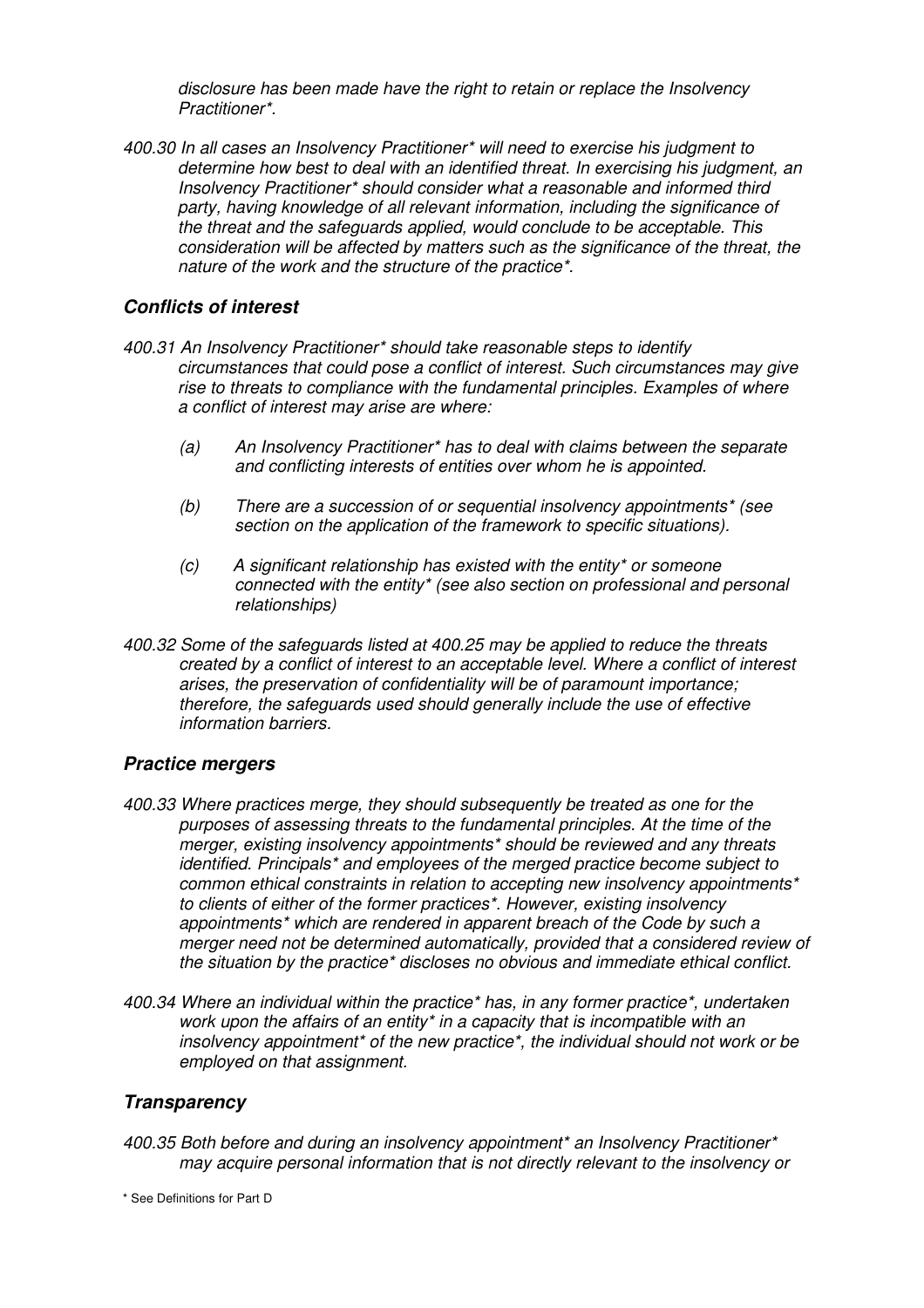confidential commercial information relating to the affairs of third parties. The information may be such that others might expect that confidentiality would be maintained.

400.36 Nevertheless an Insolvency Practitioner\* in the role as office holder has a professional duty to report openly to those with an interest in the outcome of the insolvency. An Insolvency Practitioner\* should always report on his acts and dealings as fully as possible given the circumstances of the case, in a way that is transparent and understandable. An Insolvency Practitioner\* should bear in mind the expectations of others and what a reasonable and informed third party would consider appropriate.

## **Professional Competence and due care**

- 400.37 Prior to accepting an insolvency appointment\* the Insolvency Practitioner\* should ensure that he is satisfied that the following matters have been considered:
	- (a) Obtaining knowledge and understanding of the entity\*, its owners, managers and those responsible for its governance and business activities.
	- (b) Acquiring an appropriate understanding of the nature of the entity's\* business, the complexity of its operations, the specific requirements of the engagement and the purpose, nature and scope of the work to be performed.
	- (c) Acquiring knowledge of relevant industries or subject matters.
	- (d) Possessing or obtaining experience with relevant regulatory or reporting requirements.
	- (e) Assigning sufficient staff with the necessary competencies.
	- (f) Using experts where necessary.
	- (g) Complying with quality control policies and procedures designed to provide reasonable assurance that specific engagements are accepted only when they can be performed competently.
- 400.38 The fundamental principle of professional competence and due care requires that an Insolvency Practitioner\* should only accept an insolvency appointment\* when the Insolvency Practitioner\* has sufficient expertise. For example, a self interest threat to the fundamental principle of professional competence and due care is created if the Insolvency Practitioner\* or the insolvency team\* does not possess or cannot acquire the competencies necessary to carry out the insolvency appointment\*. Expertise will include appropriate training, technical knowledge, knowledge of the entity\* and the business with which the entity\* is concerned.
- 400.39 Maintaining and acquiring professional competence requires a continuing awareness and understanding of relevant technical and professional developments, including:
	- (a) Developments in insolvency legislation.
	- (b) Statements of Insolvency Practice.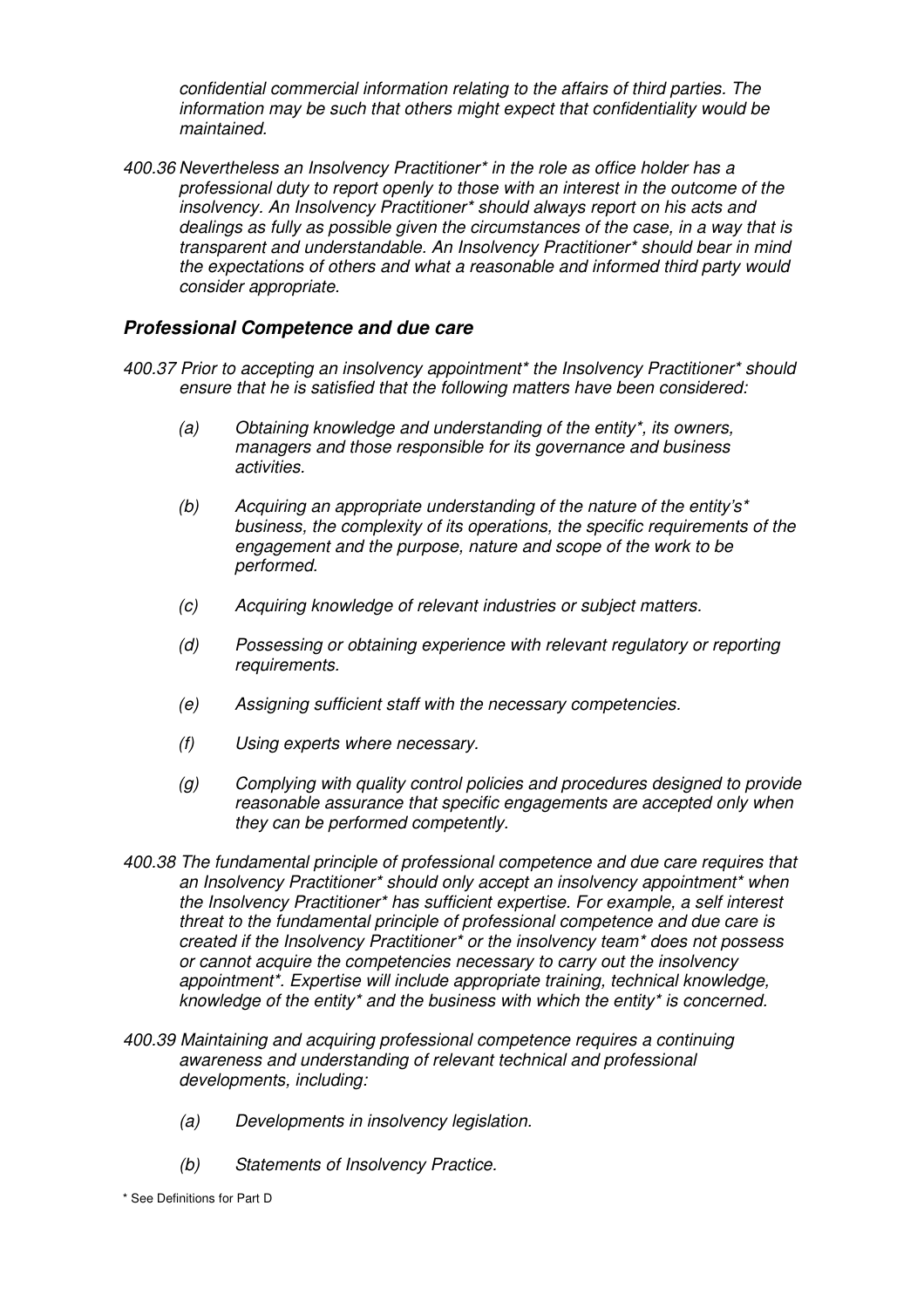- (c) The regulations of their authorising body\*, including any continuing professional development requirements.
- (d) Guidance issued by their authorising body\*or the Insolvency Service.
- (e) Technical issues being discussed within the profession.

\* See Definitions for Part D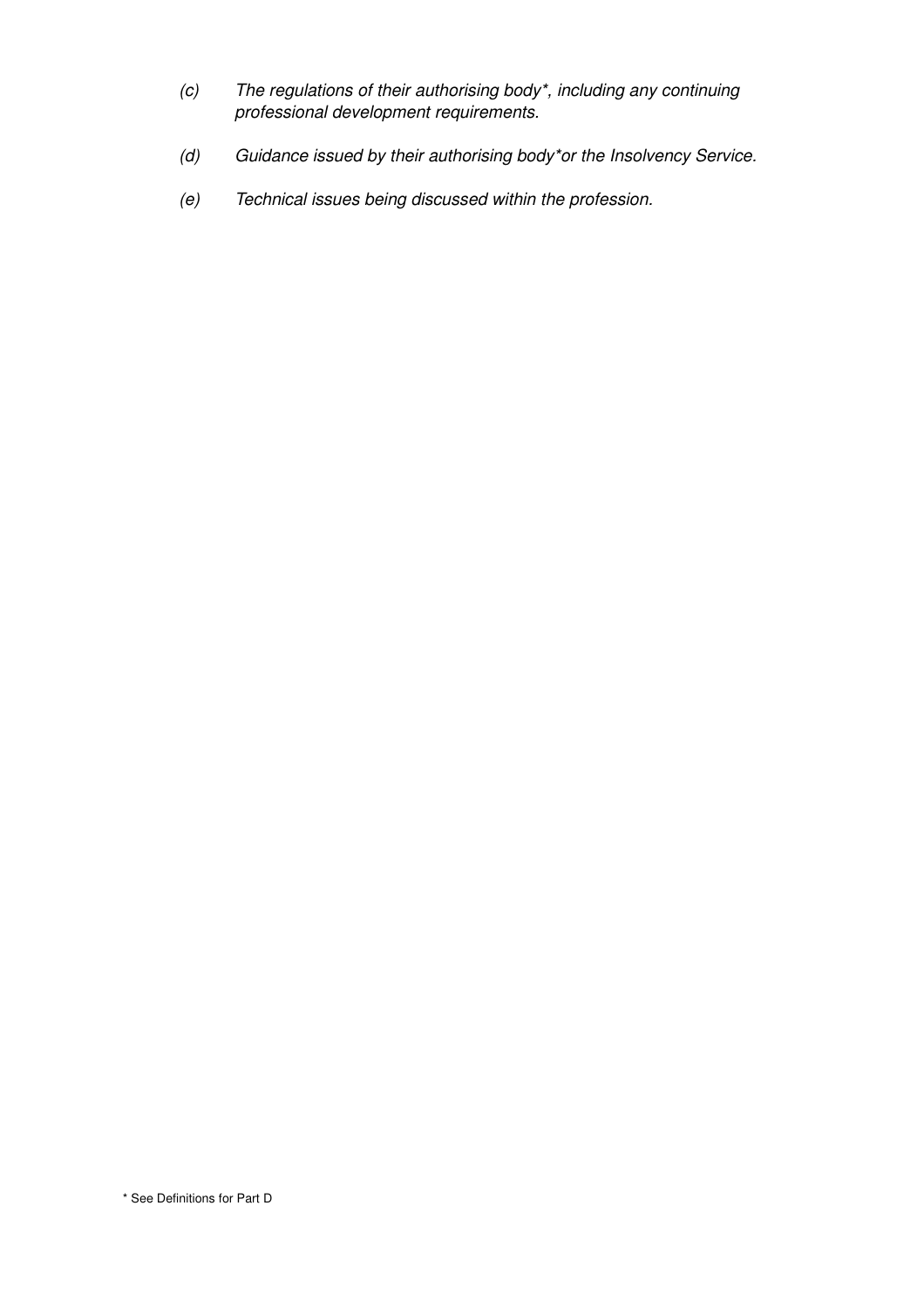## **Professional and personal relationships**

400.40 The environment in which Insolvency Practitioners\* work and the relationships formed in their professional and personal lives can lead to threats to the fundamental principle of objectivity.

## **Identifying relationships**

- 400.41 In particular, the principle of objectivity may be threatened if any individual within the practice\*, the close or immediate family\* of an individual within the practice\* or the practice\* itself, has or has had a professional or personal relationship which relates to the insolvency appointment\* being considered.
- 400.42 Professional or personal relationships may include (but are not restricted to) relationships with:-
	- (a) the entity\*;
	- (b) any director or shadow director or former director or shadow director of the entity\*;
	- (c) shareholders of the entity\*;
	- (d) any principal\* or employee of the entity\*;
	- (e) business partners of the entity\*;
	- (f) companies or entities controlled by the entity\*;
	- (g) companies which are under common control;
	- (h) creditors (including debenture holders) of the entity\*;
	- (i) debtors of the entity\*;
	- (i) close or immediate family\* of the entity\*(if an individual) or its officers (if a corporate body);
	- (k) others with commercial relationships with the practice\*.
- 400.43 Safeguards within the practice should include policies and procedures to identify relationships between individuals within the practice\* and third parties in a way that is proportionate and reasonable in relation to the insolvency appointment\* being considered.

## **Is the relationship significant to the conduct of the insolvency appointment\*?**

400.44 Where a professional or personal relationship of the type described in paragraph 400.41 has been identified the Insolvency Practitioner\* should evaluate the impact of the relationship in the context of the insolvency appointment\* being sought or considered. Issues to consider in evaluating whether a relationship creates a threat to the fundamental principles may include the following: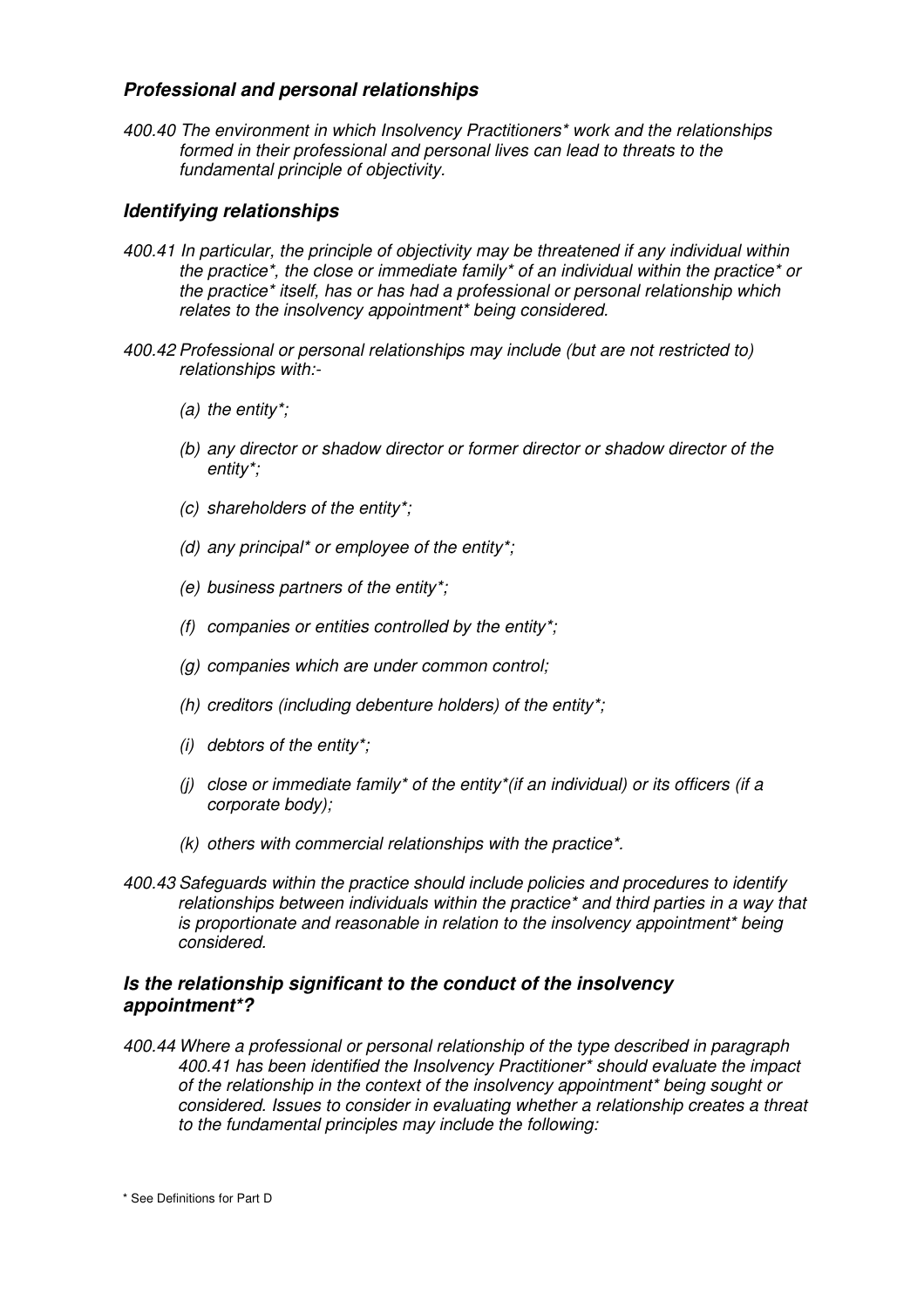- (a) The nature of the previous duties undertaken by a practice during an earlier relationship with the entity\*.
- (b) The impact of the work conducted by the practice on the financial state and/or the financial stability of the entity\* in respect of which the insolvency appointment\* is being considered.
- (c) Whether the fee received for the work by the practice\* is or was significant to the practice\* itself or is or was substantial.
- (d) How recently any professional work was carried out. It is likely that greater threats will arise (or may be seen to arise) where work has been carried out within the previous three years. However, there may still be instances where, in respect of non-audit work, any threat is at an acceptable level. Conversely, there may be situations whereby the nature of the work carried out was such that a considerably longer period should elapse before any threat can be reduced to an acceptable level.
- (e) Whether the insolvency appointment\* being considered involves consideration of any work previously undertaken by the practice\* for that entity\*.
- (f) The nature of any personal relationship and the proximity of the Insolvency Practitioner\* to the individual with whom the relationship exists and, where appropriate, the proximity of that individual to the entity\* in relation to which the insolvency appointment\* relates.
- (g) Whether any reporting obligations will arise in respect of the relevant individual with whom the relationship exists (e.g. an obligation to report on the conduct of directors and shadow directors of a company to which the insolvency appointment\* relates).
- (h) The nature of any previous duties undertaken by an individual within the practice\* during any earlier relationship with the entity\*.
- (i) The extent of the insolvency team's\* familiarity with the individuals connected with the entity\*.
- 400.45 Having identified and evaluated a relationship that may create a threat to the fundamental principles, the Insolvency Practitioner\* should consider his response including the introduction of any possible safeguards to reduce the threat to an acceptable level.
- 400.46 Some of the safeguards which may be considered to reduce the threat created by a professional or personal relationship to an acceptable level are considered in paragraph 400.25. Other safeguards may include:
	- (a) Withdrawing from the insolvency team\*.
	- (b) Terminating (where possible) the financial or business relationship giving rise to the threat.
	- (c) Disclosure of the relationship and any financial benefit received by the practice\* (whether directly or indirectly) to the entity\*or to those on whose behalf the Insolvency Practitioner\* would be appointed to act.

\* See Definitions for Part D 400.47 An Insolvency Practitioner\* may encounter situations in which no or no reasonable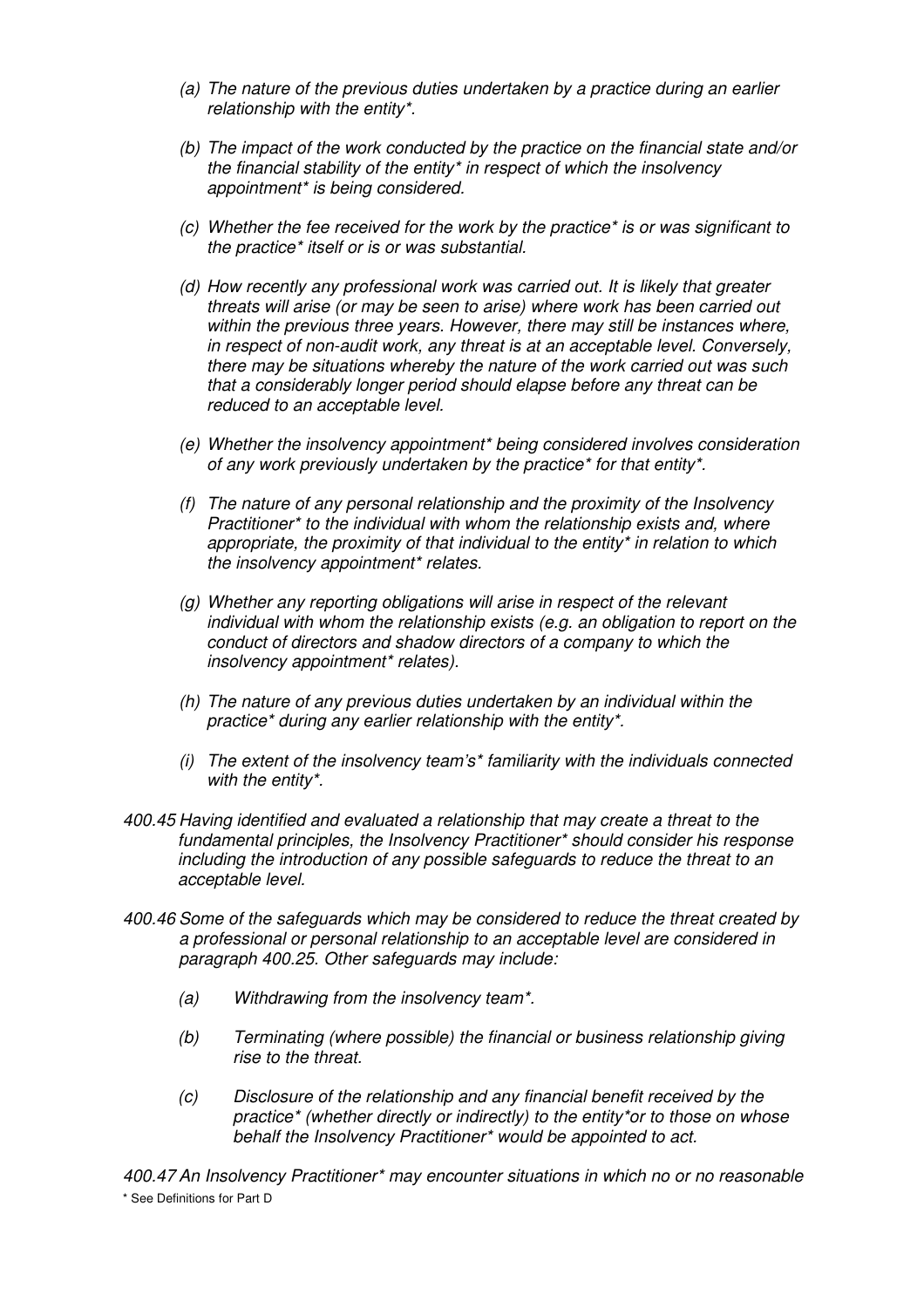safeguards can be introduced to eliminate a threat arising from a professional or personal relationship, or to reduce it to an acceptable level. In such situations, the relationship in question will constitute a **significant** professional relationship ('Significant Professional Relationship') or a **significant** personal relationship ('Significant Personal Relationship'). Where this is case the Insolvency Practitioner\* should conclude that it is not appropriate to take the insolvency appointment\*.

400.48 Consideration should always be given to the perception of others when deciding whether to accept an insolvency appointment\*. Whilst an Insolvency Practitioner\* may regard a relationship as not being significant to the insolvency appointment\*, the perception of others may differ and this may in some circumstances be sufficient to make the relationship significant.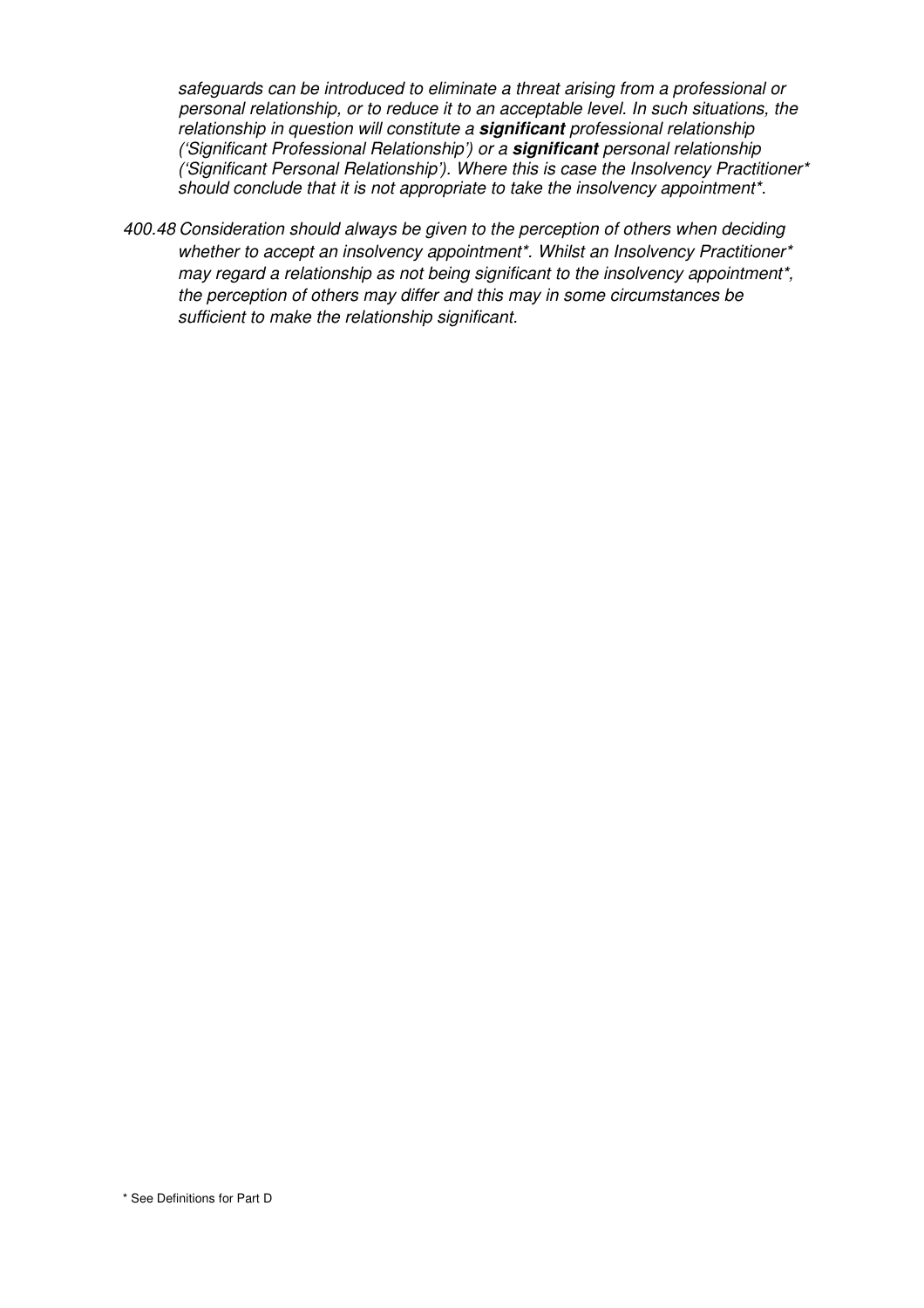## **Dealing with the assets of an entity\***

- 400.49 Actual or perceived threats (for example self interest threats) to the fundamental principles may arise when during an insolvency appointment\*, an Insolvency Practitioner\* realises assets.
- 400.50 Save in circumstances which clearly do not impair the Insolvency Practitioner's\* objectivity, Insolvency Practitioners\*appointed to any insolvency appointment\* in relation to an entity\*, should not themselves acquire, directly or indirectly, any of the assets of an entity\*, nor knowingly permit any individual within the practice\*, or any close or immediate family member\* of the Insolvency Practitioner\* or of an individual within the practice\*, directly or indirectly, to do so.
- 400.51 Where the assets and business of an insolvent company are sold by an Insolvency Practitioner\* shortly after appointment on pre-agreed terms, this could lead to an actual or perceived threat to objectivity. The sale may also be seen as a threat to objectivity by creditors or others not involved in the prior agreement. The threat to objectivity may be eliminated or reduced to an acceptable level by safeguards such as obtaining an independent valuation of the assets or business being sold, or the consideration of other potential purchasers.
- 400.52 It is also particularly important for an Insolvency Practitioner\* to take care to ensure (where to do so does not conflict with any legal or professional obligation) that his decision making processes are transparent, understandable and readily identifiable to all third parties who may be affected by the sale or proposed sale.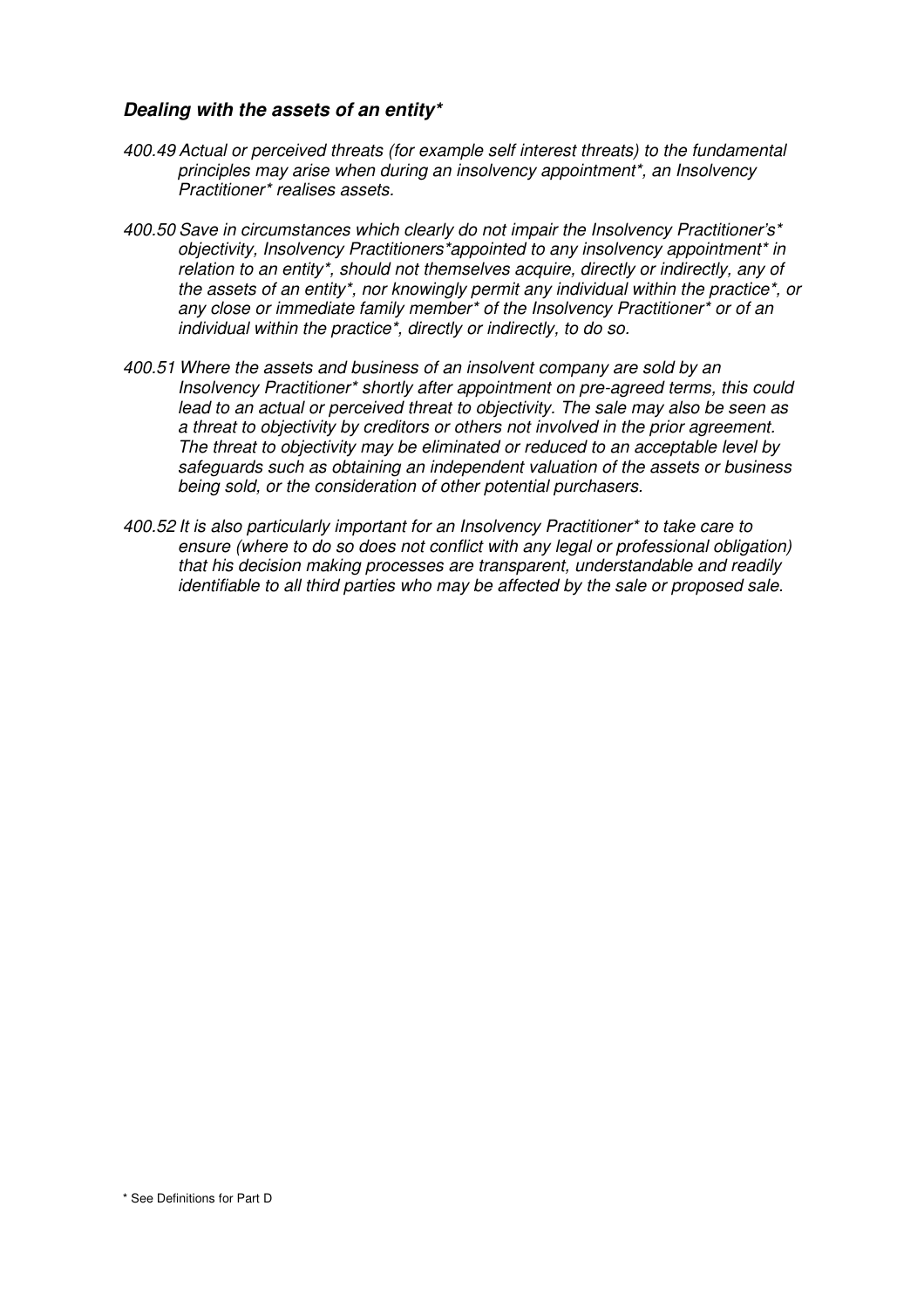## **Obtaining specialist advice and services**

- 400.53 When an Insolvency Practitioner\* intends to rely on the advice or work of another, the Insolvency Practitioner\* should evaluate whether such reliance is warranted. The Insolvency Practitioner\* should consider factors such as reputation, expertise, resources available and applicable professional and ethical standards. Any payment to the third party should reflect the value of the work undertaken.
- 400.54 Threats to the fundamental principles (for example familiarity threats and self interest threats) can arise if services are provided by a regular source independent of the practice\*.
- 400.55 Safeguards should be introduced to reduce such threats to an acceptable level. These safeguards should ensure that a proper business relationship is maintained between the parties and that such relationships are reviewed periodically to ensure that best value and service is being obtained in relation to each insolvency appointment\*. Additional safeguards may include clear guidelines and policies within the practice on such relationships. An Insolvency Practitioner\* should also consider disclosure of the existence of such business relationships to the general body of creditors or the creditor's committee if one exists.
- 400.56 Threats to the fundamental principles can also arise where services are provided from within the practice or by a party with whom the practice, or an individual within the practice<sup>\*</sup>, has a business or personal relationship. An Insolvency Practitioner\* should take particular care in such circumstances to ensure that the best value and service is being provided.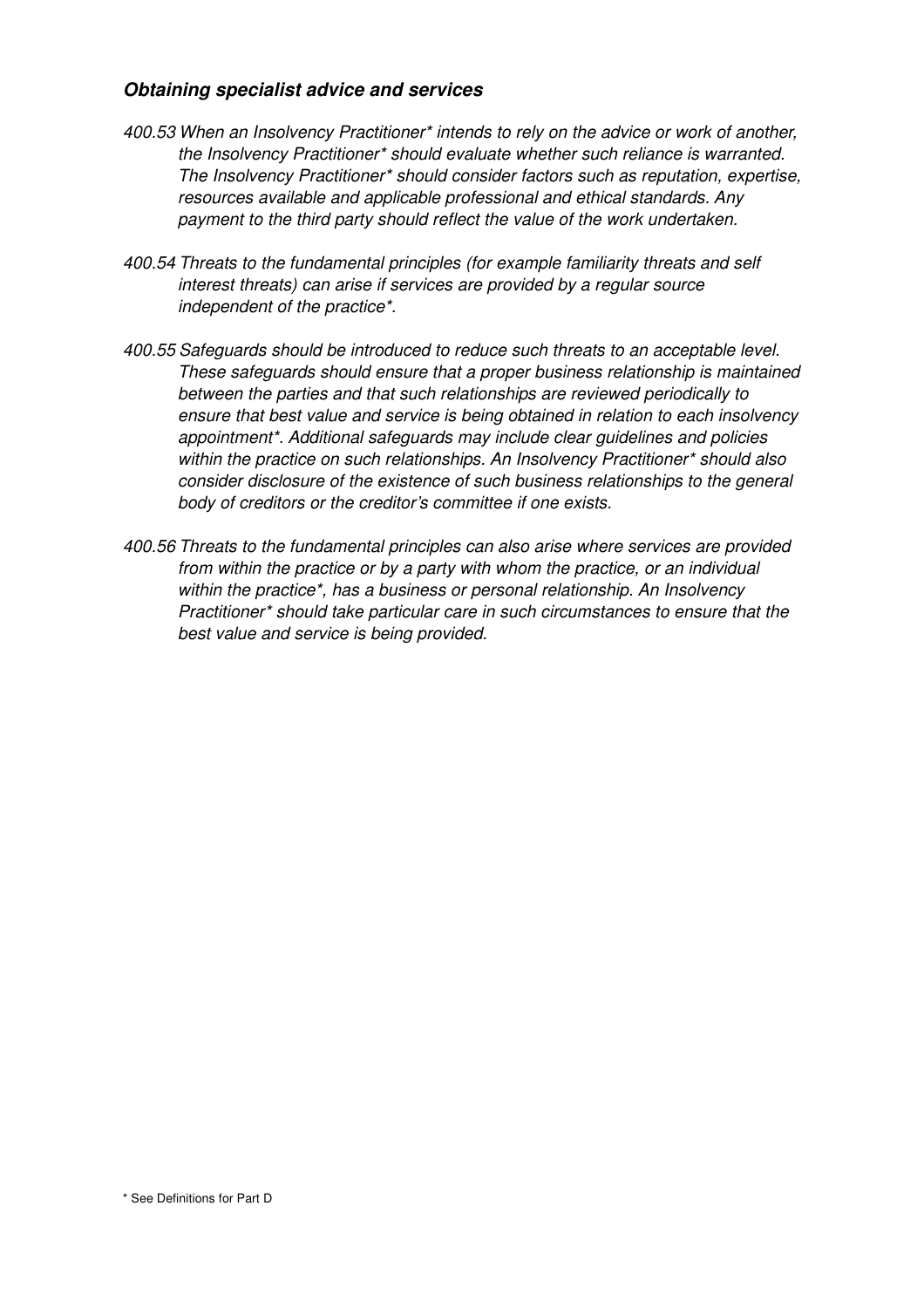## **Fees and other types of remuneration**

#### **Prior to accepting an insolvency appointment\***

- 400.57 Where an engagement may lead to an insolvency appointment\*, an Insolvency Practitioner\* should make any party to the work aware of the terms of the work and, in particular, the basis on which any fees are charged and which services are covered by those fees.
- 400.58 Where an engagement may lead to an insolvency appointment\*, Insolvency Practitioners\* should not accept referral fees or commissions unless they have established safeguards to reduce the threats created by such fees or commissions to an acceptable level.
- 400.59 Safeguards may include disclosure in advance of any arrangements. If after receiving any such payments, an Insolvency Practitioner\* accepts an insolvency appointment\*, the amount and source of any fees or commissions received should be disclosed to creditors.

#### **After accepting an insolvency appointment\***

- 400.60 During an insolvency appointment\*, accepting referral fees or commissions represents a significant threat to objectivity. Such fees or commissions should not therefore be accepted other than where to do so is for the benefit of the insolvent estate.
- 400.61 If such fees or commissions are accepted they should only be accepted for the benefit of the estate; not for the benefit of the Insolvency Practitioner\* or the practice\*.
- 400.62 Further, where such fees or commissions are accepted an Insolvency Practitioner\* should consider making disclosure to creditors.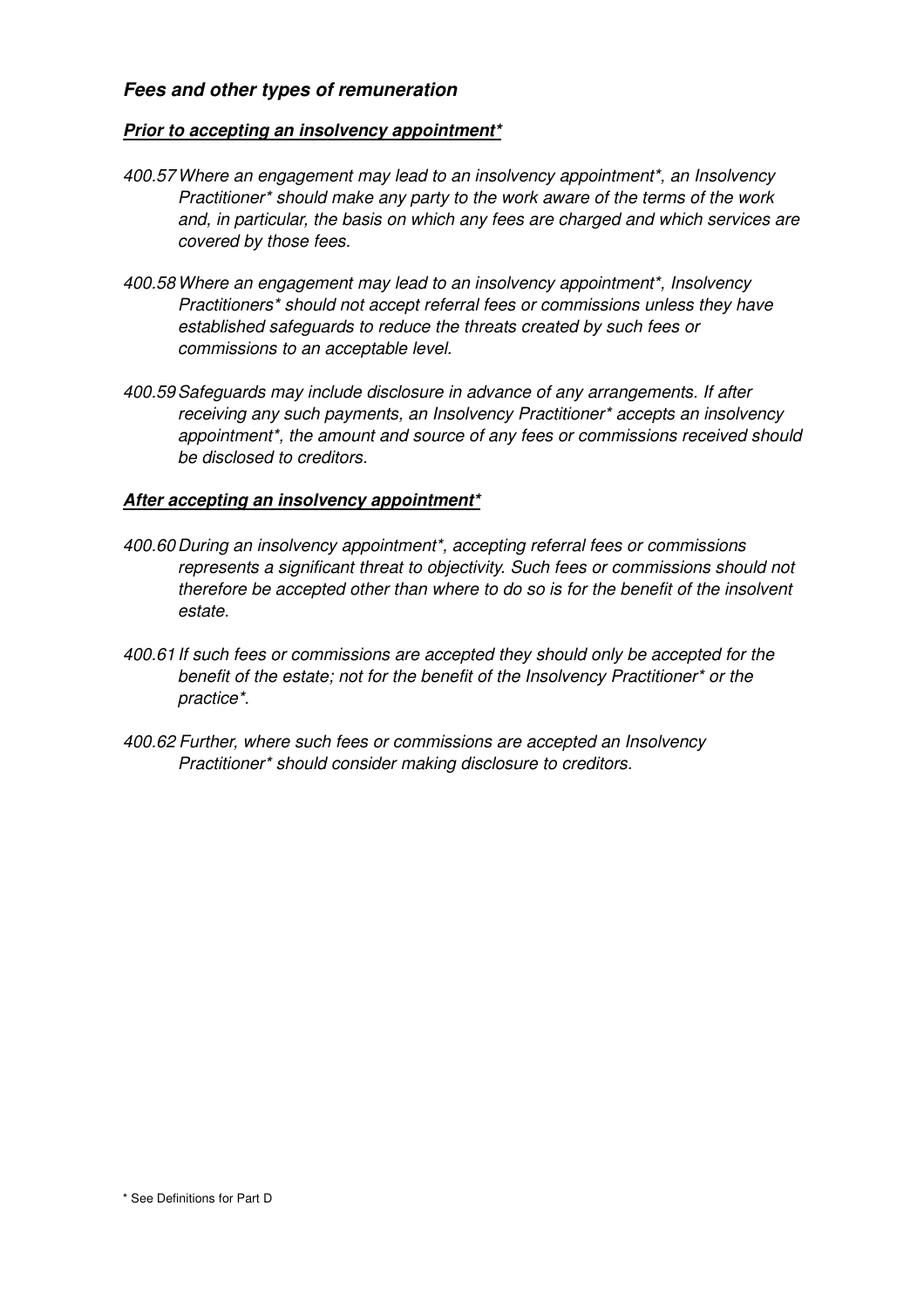## **Obtaining insolvency appointments\***

- 400.63 The special nature of insolvency appointments\* makes the payment or offer of any commission for or the furnishing of any valuable consideration towards, the introduction of insolvency appointments\* inappropriate. This does not, however, preclude an arrangement between an Insolvency Practitioner\* and an employee whereby the employee's remuneration is based in whole or in part on introductions obtained for the Insolvency Practitioner\* through the efforts of the employee.
- 400.64 When an Insolvency Practitioner\* seeks an insolvency appointment\* or work that may lead to an insolvency appointment\* through advertising or other forms of marketing, there may be threats to compliance with the fundamental principles.
- 400.65 When considering whether to accept an insolvency appointment\* an Insolvency Practitioner\* should satisfy himself that any advertising or other form of marketing pursuant to which the insolvency appointment\* may have been obtained is or has been:
	- (a) Fair and not misleading.
	- (b) Avoids unsubstantiated or disparaging statements.
	- (c) Complies with relevant codes of practice and guidance in relation to advertising.
- 400.66 Advertisements and other forms of marketing should be clearly distinguishable as such and be legal, decent, honest and truthful.
- 400.67 If reference is made in advertisements or other forms of marketing to fees or to the cost of the services to be provided, the basis of calculation and the range of services that the reference is intended to cover should be provided. Care should be taken to ensure that such references do not mislead as to the precise range of services and the time commitment that the reference is intended to cover.
- 400.68 An Insolvency Practitioner\* should never promote or seek to promote his services, or the services of another Insolvency Practitioner\*, in such a way, or to such an extent as to amount to harassment.
- 400.69 Where an Insolvency Practitioner\* or the practice\* advertises for work via a third party, the Insolvency Practitioner\* is responsible for ensuring that the third party follows the above guidance.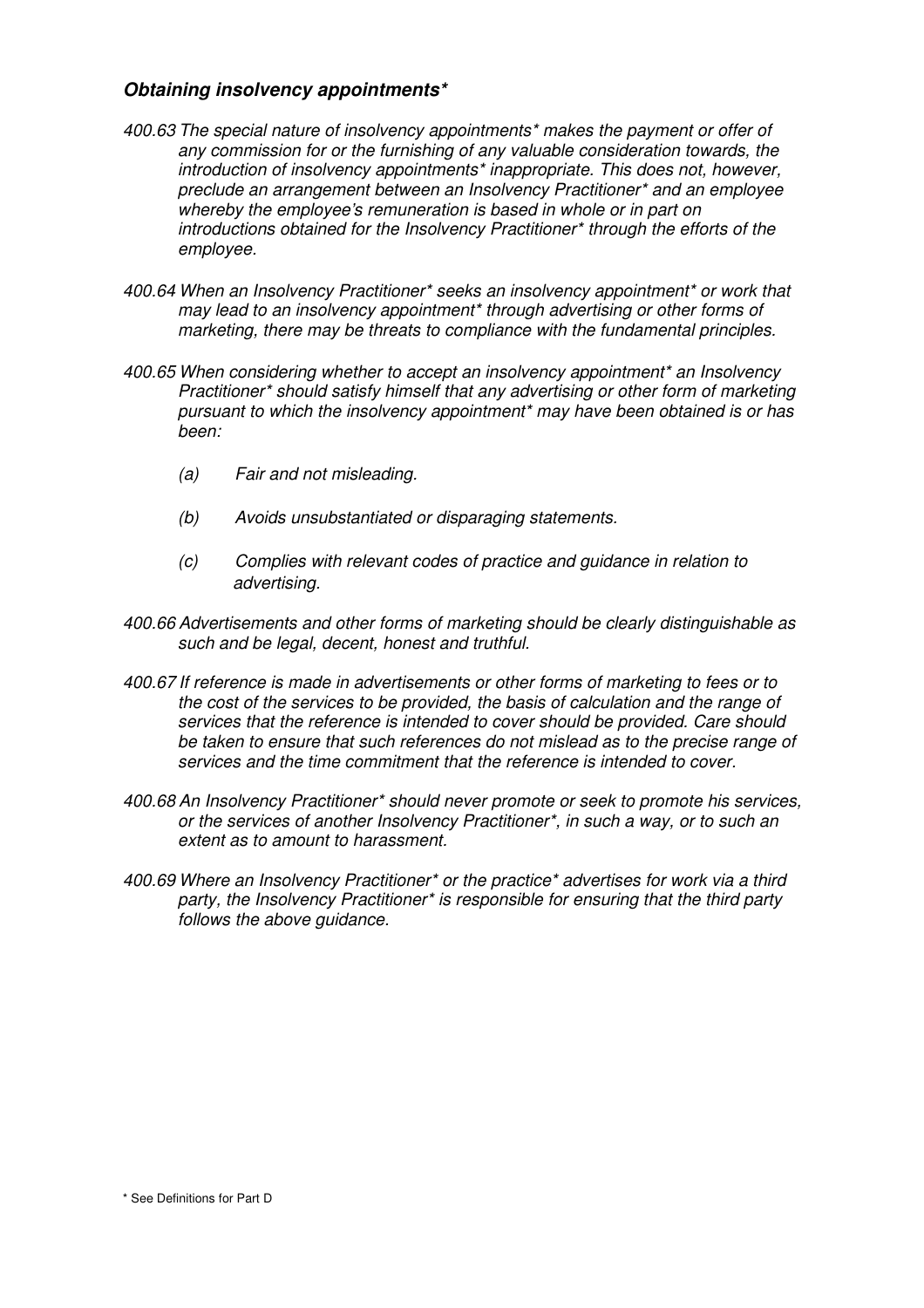## **Gifts and hospitality**

- 400.70 An Insolvency Practitioner\*, or a close or immediate family\* member, may be offered gifts and hospitality. In relation to an insolvency appointment\*, such an offer will give rise to threats to compliance with the fundamental principles. For example, self-interest threats may arise if a gift is accepted and intimidation threats may arise from the possibility of such offers being made public.
- 400.71 The significance of such threats will depend on the nature, value and intent behind the offer. In deciding whether to accept any offer of a gift or hospitality the Insolvency Practitioner\* should have regard to what a reasonable and informed third party having knowledge of all relevant information would consider to be appropriate. Where such a reasonable and informed third party would consider the gift to be made in the normal course of business without the specific intent to influence decision making or obtain information the Insolvency Practitioner\* may generally conclude that there is no significant threat to compliance with the fundamental principles.
- 400.72 Where appropriate, safeguards should be considered and applied as necessary to eliminate any threats to the fundamental principles or reduce them to an acceptable level. If an Insolvency Practitioner\* encounters a situation in which no or no reasonable safeguards can be introduced to reduce a threat arising from offers of gifts or hospitality to an acceptable level he should conclude that it is not appropriate to accept the offer.
- 400.73 An Insolvency Practitioner\* should also not offer or provide gifts or hospitality where this would give rise to an unacceptable threat to compliance with the fundamental principles.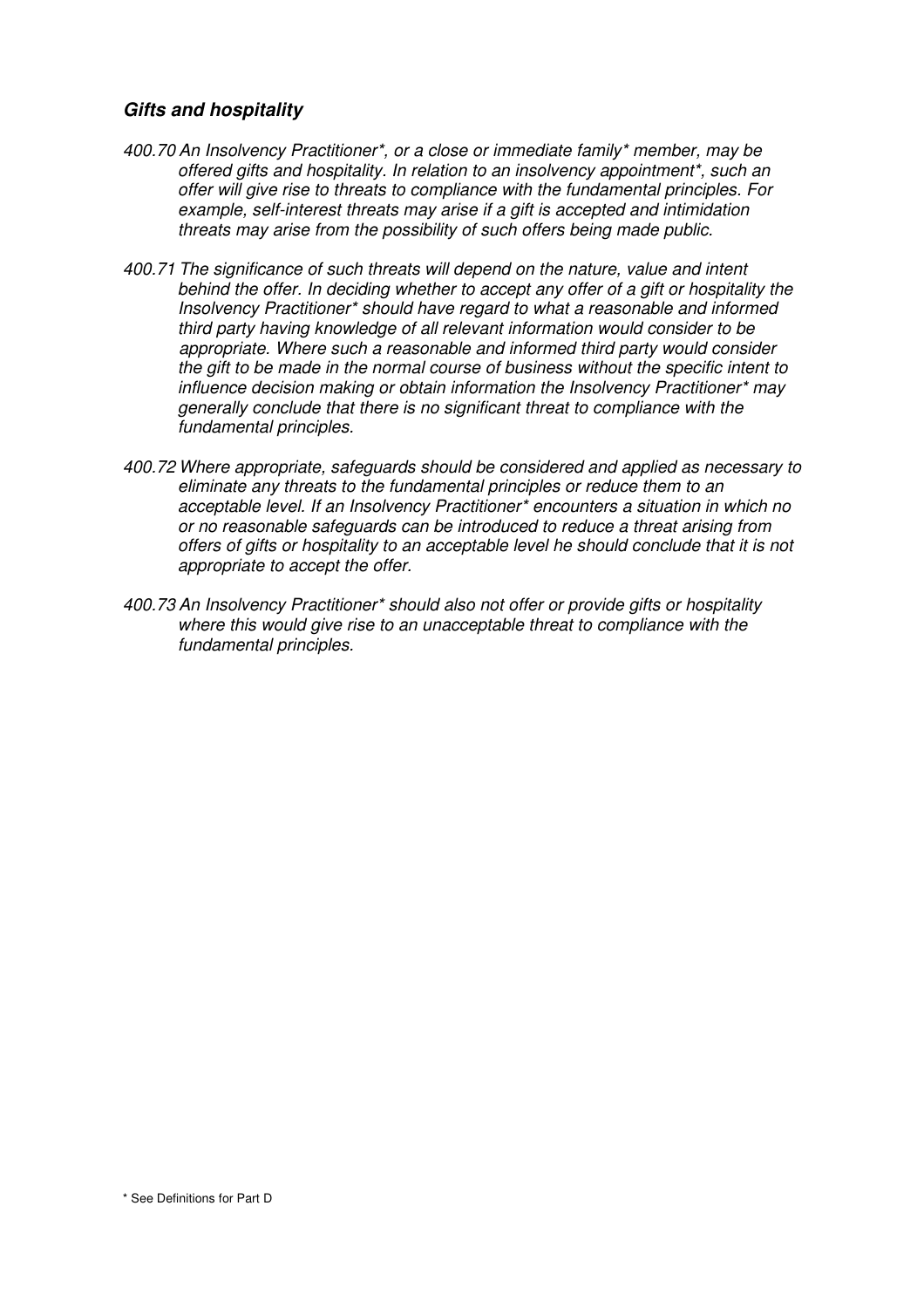## **Record keeping**

- 400.74 It will always be for the Insolvency Practitioner\* to justify his actions. An Insolvency Practitioner\* will be expected to be able to demonstrate the steps that he took and the conclusions that he reached in identifying, evaluating and responding to any threats, both leading up to and during an insolvency appointment\*, by reference to written contemporaneous records.
- 400.75 The records an Insolvency Practitioner\* maintains, in relation to the steps that he took and the conclusions that he reached, should be sufficient to enable a reasonable and informed third party to reach a view on the appropriateness of his actions.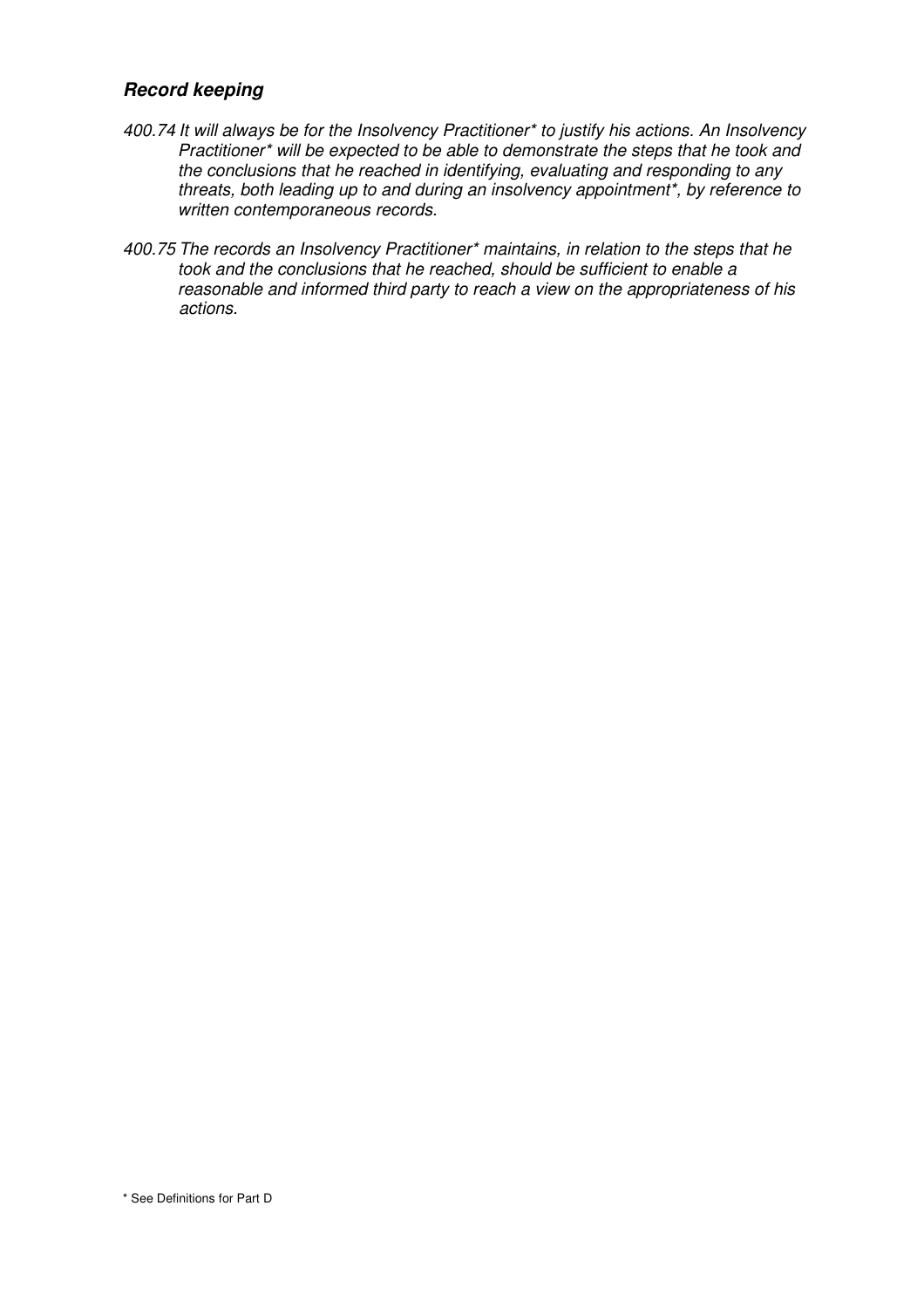## **THE APPLICATION OF THE FRAMEWORK TO SPECIFIC SITUATIONS**

## **Introduction to specific situations**

- 400.76 The following examples describe specific circumstances and relationships that will create threats to compliance with the fundamental principles. The examples may assist an Insolvency Practitioner\* and the members of the insolvency team\* to assess the implications of similar, but different, circumstances and relationships.
- 400.77 The examples are divided into three parts. Part 1 contains examples which do not relate to a previous or existing insolvency appointment\*. Part 2 contains examples that do relate to a previous or existing insolvency appointment\*. Part 3 contains some examples under Scottish law. The examples are not intended to be exhaustive.

## **PART 1 - EXAMPLES THAT DO NOT RELATE TO A PREVIOUS OR EXISTING INSOLVENCY APPOINTMENT\***

400.78 The following situations involve a professional relationship which does not consist of a previous insolvency appointment\*.

#### 400.79 **Insolvency appointment following audit related work**

**Relationship**: The practice<sup>\*</sup> or an individual within the practice<sup>\*</sup> has previously carried out audit related work within the previous 3 years.

**Response**: A Significant Professional Relationship will arise: an Insolvency Practitioner\* should conclude that it is not appropriate to take the insolvency appointment\*.

Where audit related work was carried out more than three years before the proposed date of the appointment of the Insolvency Practitioner\* a threat to compliance with the fundamental principles may still arise. The Insolvency Practitioner\* should evaluate any such threat and consider whether the threat can be eliminated or reduced to an acceptable level by the existence or introduction of safeguards.

This restriction does not apply where the insolvency appointment\* is in a members' voluntary liquidation; an Insolvency Practitioner\* may normally take an appointment as liquidator. However, the Insolvency Practitioner\* should consider whether there are any other circumstances that give rise to an unacceptable threat to compliance with the fundamental principles. Further, the Insolvency Practitioner\* should satisfy himself that the directors' declaration of solvency is likely to be substantiated by events.

## 400.80 **Appointment as Investigating Accountant at the instigation of a creditor**

**Previous relationship**: The practice<sup>\*</sup> or an individual within the practice<sup>\*</sup> was instructed by, or at the instigation of, a creditor or other party having a financial interest in an entity\*, to investigate, monitor or advise on its affairs.

**Response:** A Significant Professional Relationship would not normally arise in these circumstances provided that:-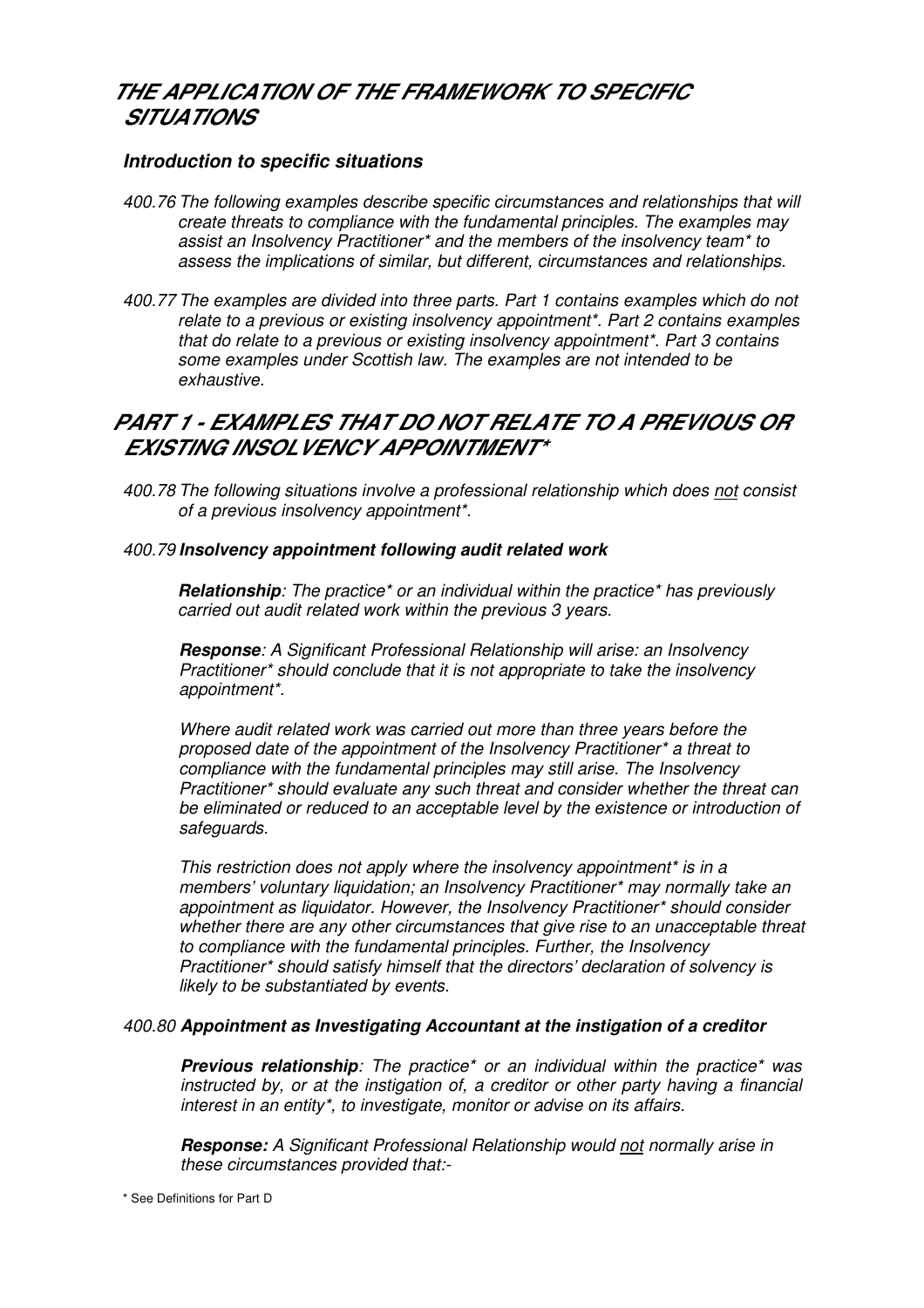- (a) there has not been a direct involvement by an individual within the practice\* in the management of the entity\*; and
- (b) the practice\* had its principal client relationship with the creditor or other party, rather than with the company or proprietor of the business; and
- $(c)$  the entity\* was aware of this.

An Insolvency Practitioner\* should however consider all the circumstances before accepting an insolvency appointment\*, including the effect of any discussions or lack of discussions about the financial affairs of the company with its directors, and whether such circumstances give rise to an unacceptable threat to compliance with the fundamental principles.

Where such an investigation was conducted at the request of, or at the instigation of, a secured creditor who then requests an Insolvency Practitioner\* to accept an insolvency appointment\* as an administrator or administrative receiver, the Insolvency Practitioner\* should satisfy himself that the company, acting by its board of directors, does not object to him taking such an insolvency appointment\*. If the secured creditor does not give prior warning of the insolvency appointment\* to the company or if such warning is given and the company objects but the secured creditor still wishes to appoint the Insolvency Practitioner\*, he should consider whether the circumstances give rise to an unacceptable threat to compliance with the fundamental principles.

## **PART 2 - EXAMPLES RELATING TO PREVIOUS OR EXISTING INSOLVENCY APPOINTMENTS\***

400.81 The following situations involve a prior professional relationship that involves a previous or existing insolvency appointment\*:-

#### 400.82 **Insolvency appointment following an appointment as Administrative or other Receiver**

**Previous appointment**: An individual within the practice\* has been administrative or other receiver.

**Proposed appointment**: Any insolvency appointment\*.

**Response:** An Insolvency Practitioner\* should not accept any insolvency appointment\*.

This restriction does not, however, apply where the individual within the practice\* was appointed a receiver by the Court. In such circumstances, the Insolvency Practitioner\* should however consider whether any other circumstances which give rise to an unacceptable threat to compliance with the fundamental principles.

## 400.83 **Administration or Liquidation following appointment as Supervisor of a Voluntary Arrangement**

**Previous appointment:** An individual within the practice\* has been supervisor of a company voluntary arrangement.

**Proposed appointment:** Administrator or liquidator.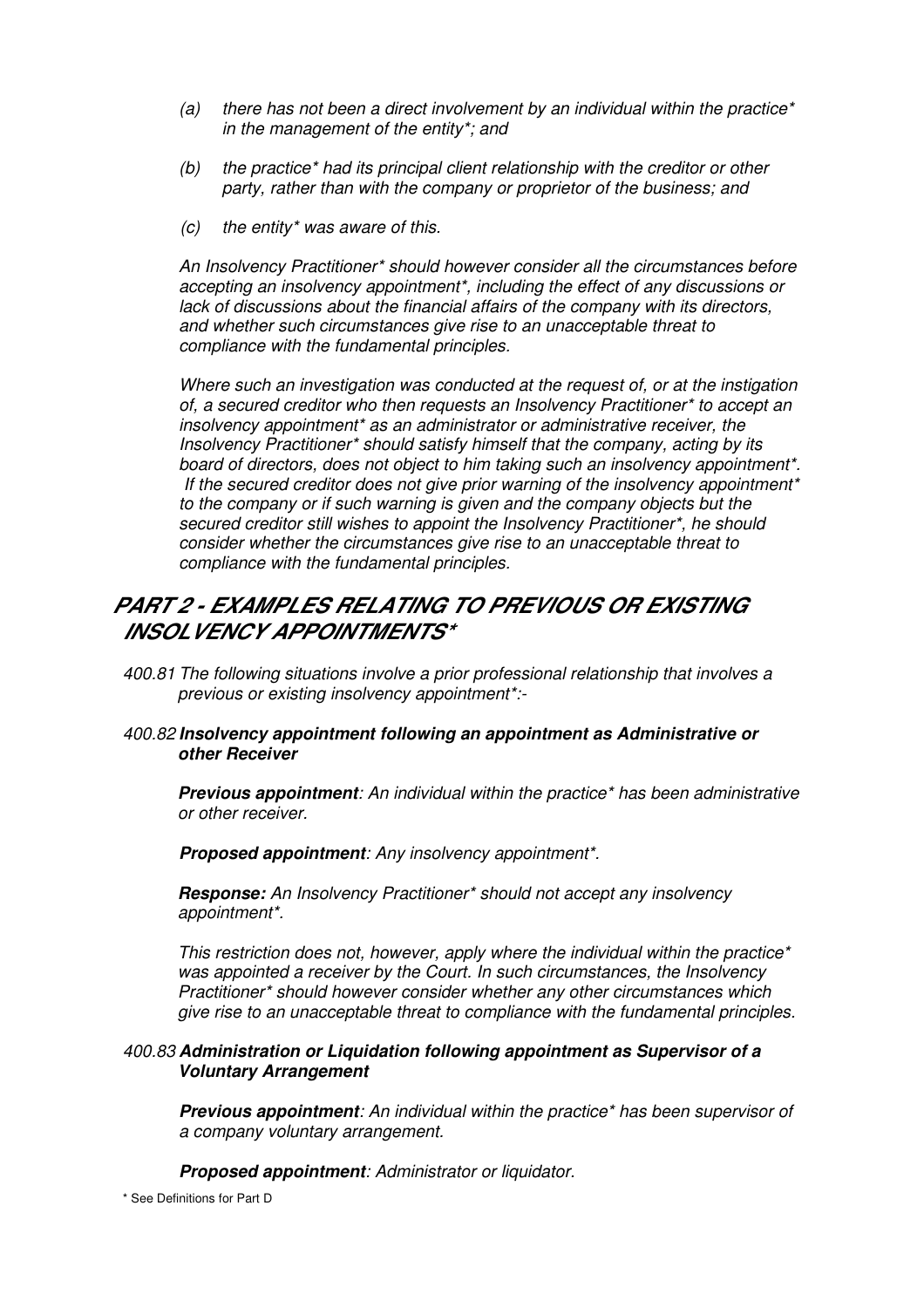**Response:** An Insolvency Practitioner\* may normally accept an appointment as administrator or liquidator. However the Insolvency Practitioner\* should consider whether there are any circumstances that give rise to an unacceptable threat to compliance with the fundamental principles.

#### 400.84 **Liquidation following appointment as Administrator**

**Previous Appointment:** An individual within the practice\* has been administrator.

**Proposed Appointment:** Liquidator.

**Response:** An Insolvency Practitioner\* may normally accept an appointment as liquidator provided he has complied with the relevant legislative requirements. However, the Insolvency Practitioner\* should also consider whether there are any circumstances that give rise to an unacceptable threat to compliance with the fundamental principles.

#### 400.85 **Conversion of Members' Voluntary Liquation into Creditors' Voluntary Liquidation**

**Previous appointment:** An individual within the practice\* has been the liquidator of a company in a members' voluntary liquidation.

**Proposed appointment**: Liquidator in a creditors' voluntary liquidation, where it has been necessary to convene a creditors' meeting.

**Response:** Where there has been a Significant Professional Relationship, an Insolvency Practitioner\* may continue or accept an appointment (subject to creditors' approval) only if he concludes that the company will eventually be able to pay its debts in full, together with interest.

However, the Insolvency Practitioner\* should consider whether there are any other circumstances that give rise to an unacceptable threat to compliance with the fundamental principles.

#### 400.86 **Bankruptcy following appointment as Supervisor of an Individual Voluntary Arrangement**

**Previous appointment:** An individual within the practice\* has been supervisor of an individual voluntary arrangement.

**Proposed Appointment**: Trustee in bankruptcy.

**Response**: An Insolvency Practitioner\* may normally accept an appointment as trustee in bankruptcy. However, the Insolvency Practitioner\* should consider whether there are any circumstances that give rise to an unacceptable threat to compliance with the fundamental principles.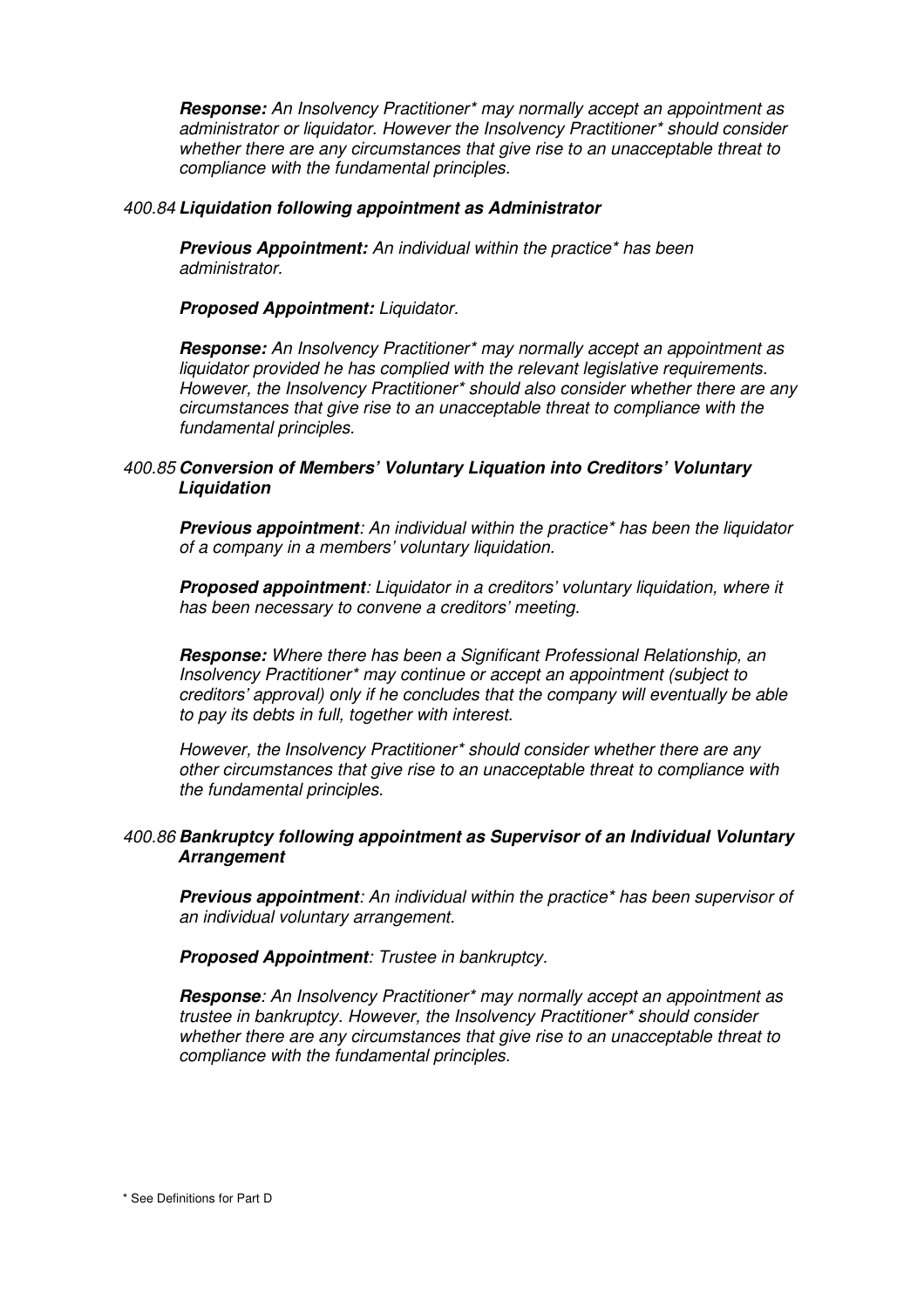## **PART 3 - EXAMPLES IN RESPECT OF CASES CONDUCTED UNDER SCOTTISH LAW**

400.87 **Sequestration following appointment as Trustee under a Trust Deed for creditors** 

**Previous appointment:** An individual within the practice<sup>\*</sup> has been trustee under a trust deed for creditors.

**Proposed appointment:** Interim trustee or trustee in sequestration.

**Response** An Insolvency Practitioner\* may normally accept an appointment as an interim trustee or trustee in sequestration. However, the Insolvency Practitioner\* should consider whether there are any circumstances that give rise to an unacceptable threat to compliance with the fundamental principles.

#### 400.88 **Sequestration where the Accountant in Bankruptcy is Trustee following appointment as Trustee under a Trust Deed for creditors**

**Previous appointment:** An individual within the practice\* has been trustee under a trust deed for creditors.

**Proposed appointment:** Agent for the Accountant in Bankruptcy in sequestration.

**Response:** An Insolvency Practitioner\* may normally accept an appointment as agent for the Accountant in Bankruptcy. However, the Insolvency Practitioner\* should consider whether there are any circumstances that give rise to an unacceptable threat to compliance with the fundamental principles.